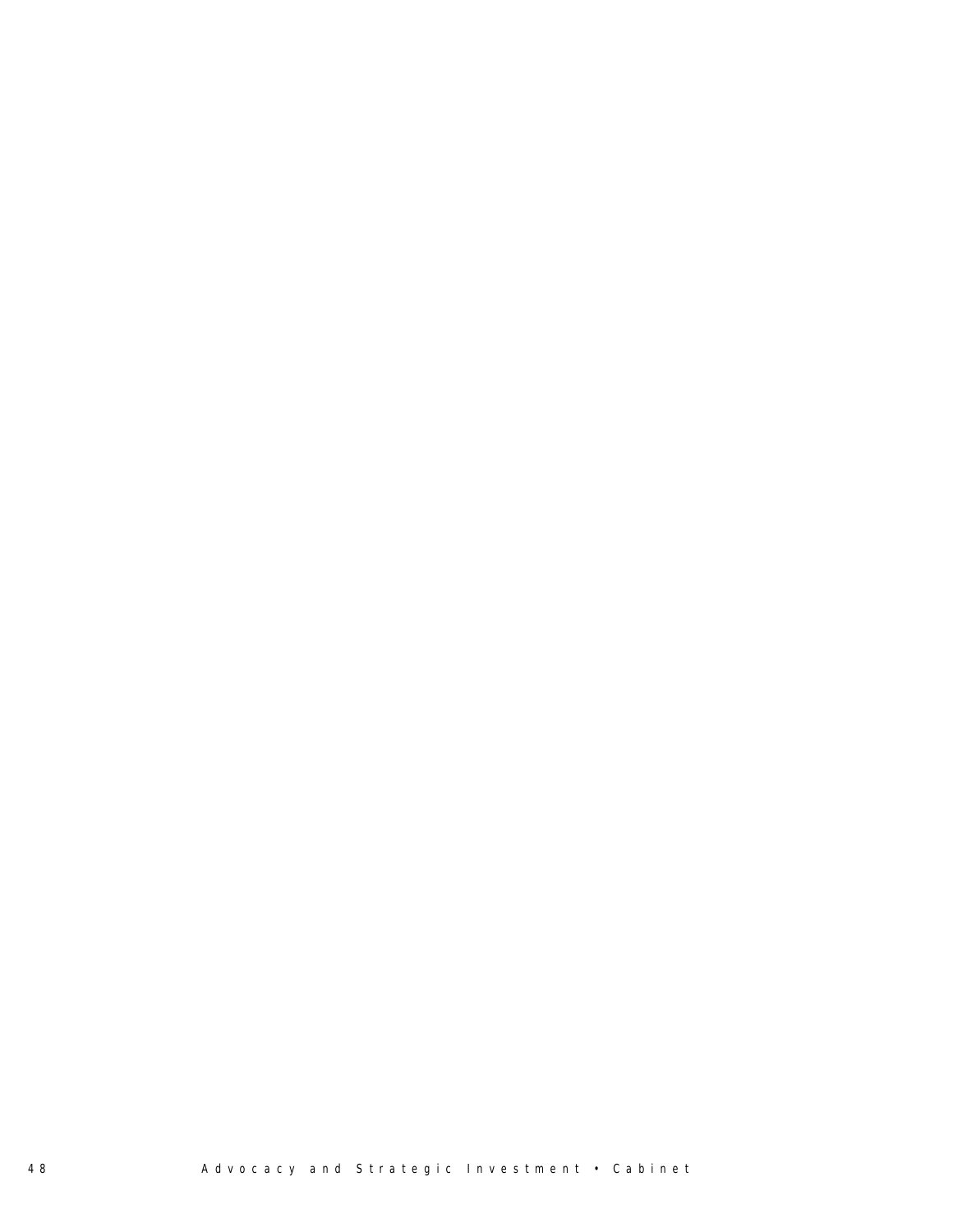### Advocacy and Strategic Investment

### *Marie St. Fleur, Chief of Advocacy and Strategic Investment*

### *Cabinet Mission*

The Advocacy and Strategic Investment cabinet ensures that the city's efforts to strengthen education, foster job creation, enact legislative reform, and serve Boston's diverse communities are supported by local, state, and federal partners. The cabinet helps to create opportunity for residents by coordinating the delivery of investments, programs, resources, and services from these partners.To further its mission, the ASI cabinet oversees the Mayor's Circle of Promise initiative. The Circle of Promise is a place based and school based strategy that focuses on high student achievement as a means toward creating sustainable wealth and opportunity within the community. By utilizing the Boston Public Schools (BPS) Academic Achievement Framework (AAF) as means to assess students' needs, the Circle of Promise initiative leverages public and private resources and partnerships to conduct targeted intervention and non-academic service delivery.

| <b>Operating Budget</b>            | <b>Program Name</b>                                                                                               | Total Actual '09                         | Total Actual '10                           | Total Approp '11                           | <b>Total Budget '12</b>                    |
|------------------------------------|-------------------------------------------------------------------------------------------------------------------|------------------------------------------|--------------------------------------------|--------------------------------------------|--------------------------------------------|
|                                    | Boston Residents Jobs Policy<br>Intergovernmental Relations<br>Office of New Bostonians<br>Small & Local Business | 461.835<br>950.424<br>348,982<br>594.859 | 442.797<br>1.005.159<br>309.204<br>594.365 | 460.865<br>1.137.372<br>334,401<br>620.714 | 468.974<br>1,141,167<br>336,849<br>620,715 |
|                                    | Total                                                                                                             | 2,356,100                                | 2,351,525                                  | 2,553,352                                  | 2,567,705                                  |
| <b>External Funds Expenditures</b> |                                                                                                                   | Total Actual '09                         | Total Actual '10                           | Total Approp '11                           | <b>Total Budget '12</b>                    |
|                                    | Office of New Bostonians                                                                                          | 532                                      | 1.125                                      | 1.850                                      | 151,050                                    |
|                                    | Total                                                                                                             | 532                                      | 1.125                                      | 1.850                                      | 151,050                                    |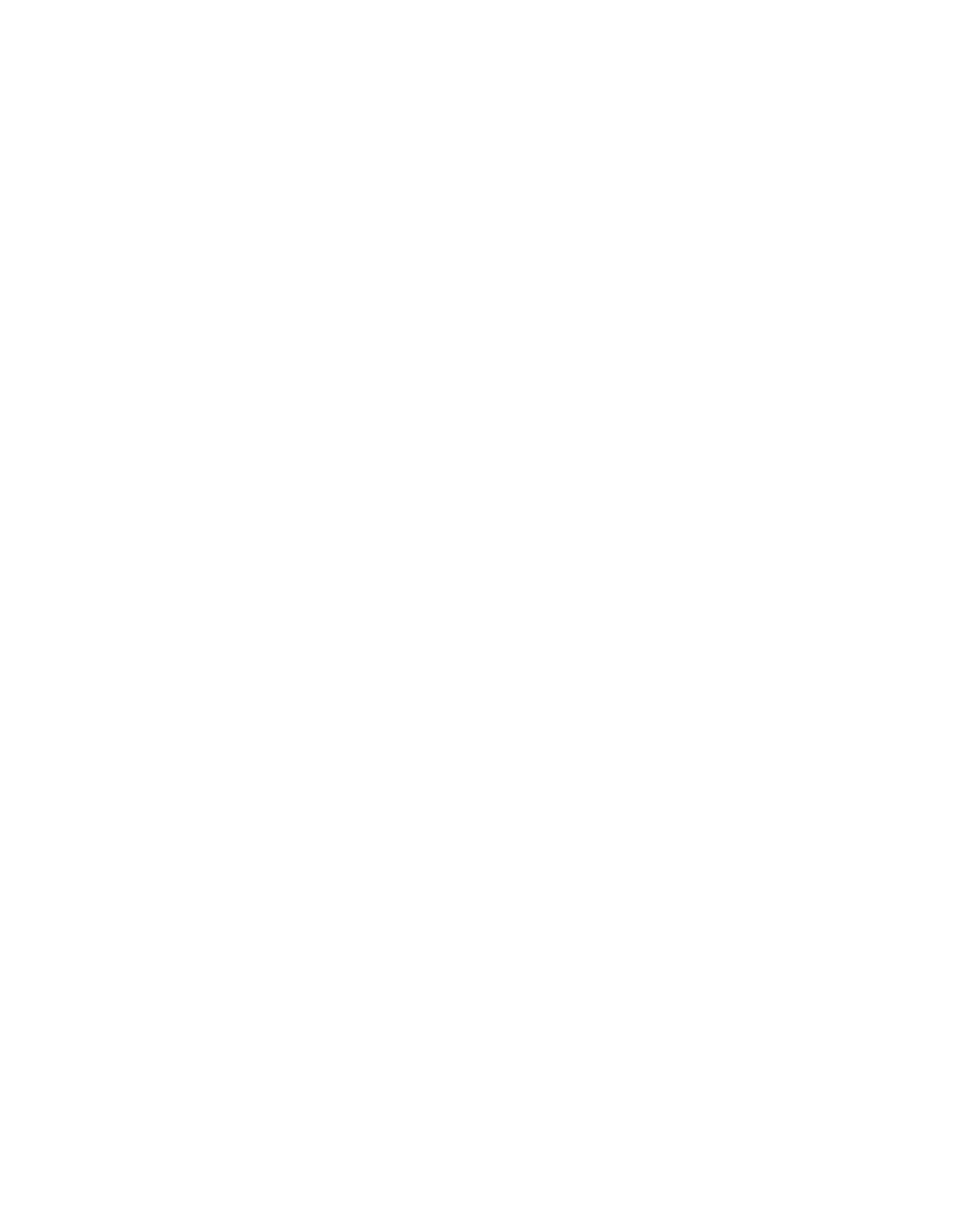## Boston Residents Jobs Policy Operating Budget

### *Brooke Woodson, Director Appropriation: 157*

### *Department Mission*

The mission of the Office of Boston Residents Jobs Policy (BRJP) is to increase construction employment opportunities for Boston's residents, minorities and women. The Boston Residents Jobs Ordinance sets goals on construction-related projects funded by or approved by the City. These goals aim to have 50% of the work hours performed by Boston residents, 25% by minorities, and 10% by women on a trade-by-trade basis.

### *FY12 Performance Strategies*

- To conduct periodic reviews of all covered projects reviewing statistical performance and Best Efforts to increase BRJP participation.
- To monitor construction contracts, both public and Developmental Impact Projects (DIPs), for compliance with the BRJ Ordinance.
- To report to the Boston Employment Commission (BEC).

| <b>Operating Budget</b>     | Program Name              | Total Actual '09 | Total Actual '10 | Total Approp '11 | <b>Total Budget '12</b> |
|-----------------------------|---------------------------|------------------|------------------|------------------|-------------------------|
|                             | <b>BEC/Residents Jobs</b> | 461.835          | 442.797          | 460.865          | 468,974                 |
|                             | <b>Total</b>              | 461,835          | 442,797          | 460,865          | 468,974                 |
|                             |                           |                  |                  |                  |                         |
|                             |                           |                  |                  |                  |                         |
| Selected Service Indicators |                           | Actual '09       | Actual '10       | Approp '11       | <b>Budget '12</b>       |
|                             | Personnel Services        | 460.806          | 440.140          | 458.365          | 464,474                 |
|                             | Non Personnel             | .029             | 2,657            | 2,500            | 4,500                   |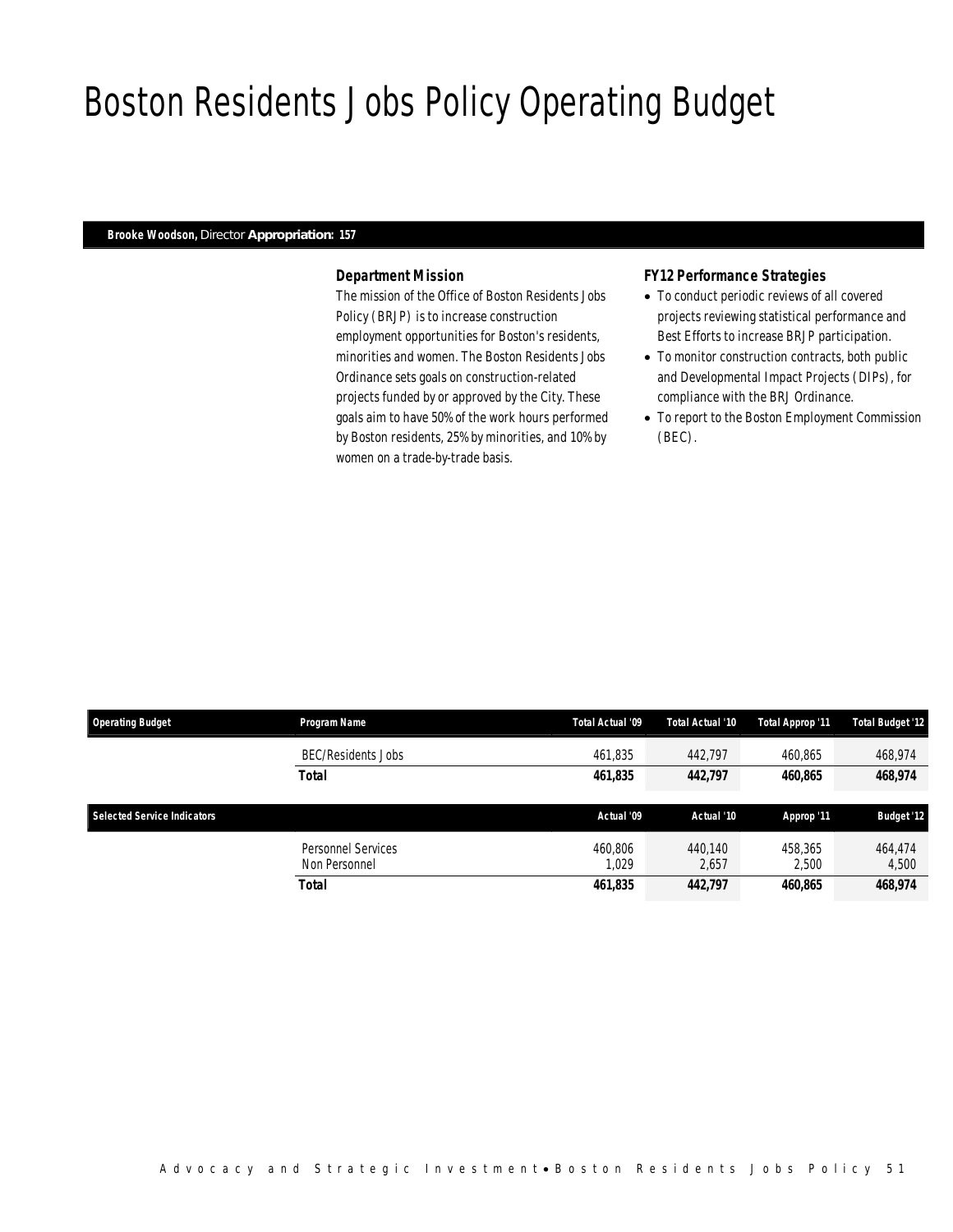### Boston Residents Jobs Policy Operating Budget



#### *Description of Services*

The Office of Boston Residents Jobs Policy (BRJP) monitors public and Development Impact Projects for BRJP participation, conducts preconstruction conferences, site visits, and quarterly reviews, reviews projects before the Boston Employment Commission (BEC), and advises the BEC staff of compliance issues for Director's meetings, subcommittee meetings and close out analyses. The Office monitors federally-assisted projects for compliance with federal labor standards and prevailing wages. The Office also targets low performing contractors and conducts corrective action meetings, prepares briefings, and tracks subsequent performance for improvements. The Jobs Bank assists Boston residents, minorities and women who are seeking construction employment and contractors who are seeking to employ Boston residents, minorities and women on monitored projects.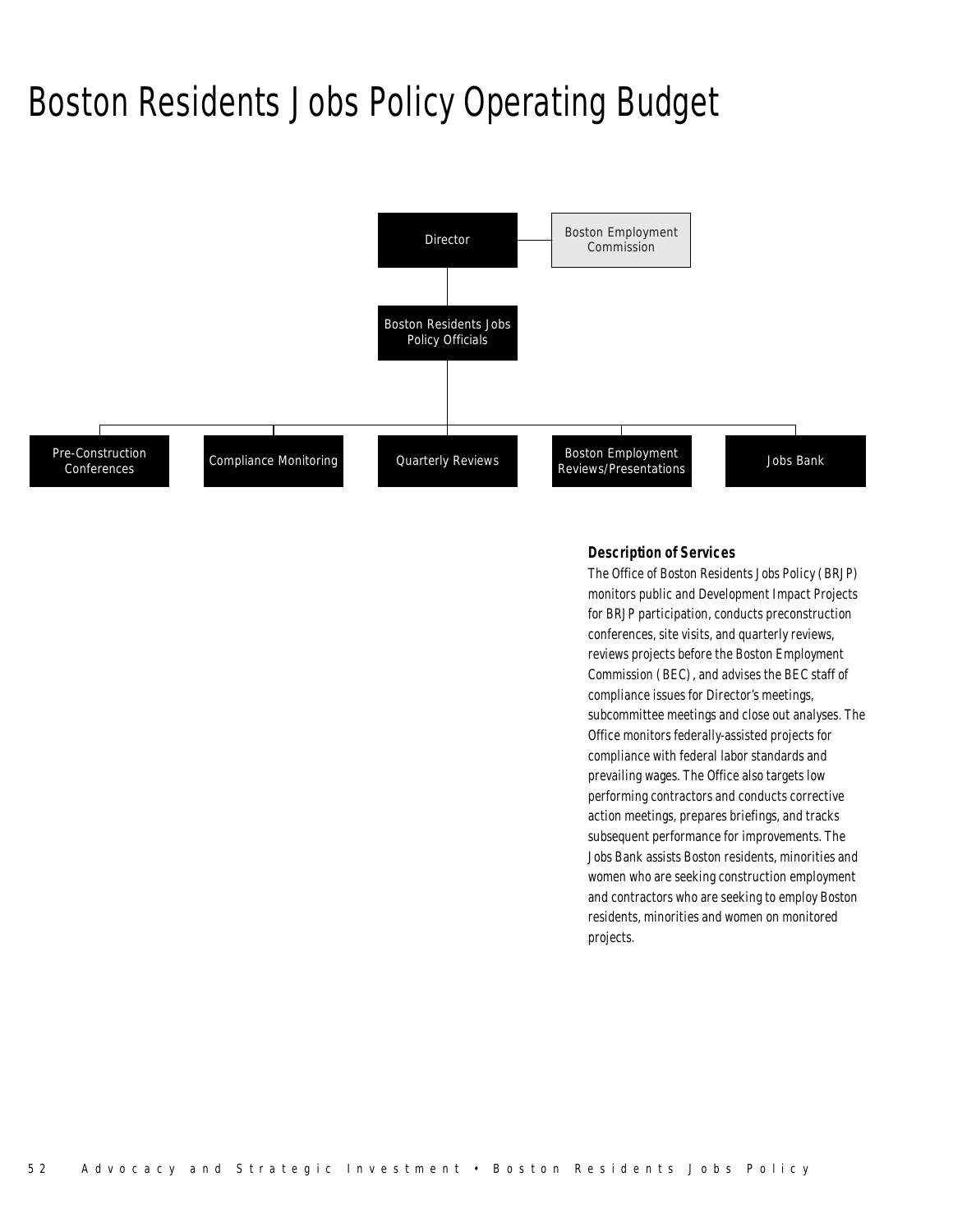## Department History

| <b>Personnel Services</b>       |                                                                          | FY09 Expenditure                 | FY10 Expenditure            | FY11 Appropriation                   | FY12 Adopted                | Inc/Dec 11 vs 12               |
|---------------------------------|--------------------------------------------------------------------------|----------------------------------|-----------------------------|--------------------------------------|-----------------------------|--------------------------------|
|                                 | 51000 Permanent Employees                                                | 460,806                          | 440,140                     | 458,365                              | 464,474                     | 6,109                          |
|                                 | 51100 Emergency Employees                                                | 0                                | $\mathbf 0$                 | $\mathbf 0$                          | $\mathbf{0}$                | $\mathbf 0$                    |
|                                 | 51200 Overtime                                                           | $\mathbf 0$                      | $\mathbf 0$                 | $\mathbf 0$                          | $\mathbf 0$                 | $\overline{0}$                 |
|                                 | 51600 Unemployment Compensation<br>51700 Workers' Compensation           | $\overline{0}$<br>$\overline{0}$ | $\mathbf 0$<br>$\Omega$     | $\mathbf{0}$<br>0                    | $\mathbf{0}$<br>$\mathbf 0$ | $\overline{0}$<br>$\theta$     |
|                                 | <b>Total Personnel Services</b>                                          | 460,806                          | 440,140                     | 458,365                              | 464,474                     | 6,109                          |
| <b>Contractual Services</b>     |                                                                          | FY09 Expenditure                 | FY10 Expenditure            | FY11 Appropriation                   | FY12 Adopted                | Inc/Dec 11 vs 12               |
|                                 | 52100 Communications                                                     | $\boldsymbol{0}$                 | $\boldsymbol{0}$            | $\boldsymbol{0}$                     | $\mathbf 0$                 | $\mathbf 0$                    |
|                                 | 52200 Utilities                                                          | $\overline{0}$                   | $\mathbf 0$                 | $\boldsymbol{0}$                     | $\mathbf 0$                 | $\mathbf 0$                    |
|                                 | 52400 Snow Removal                                                       | $\Omega$                         | $\mathbf{0}$                | $\overline{0}$                       | $\mathbf 0$                 | $\overline{0}$                 |
|                                 | 52500 Garbage/Waste Removal                                              | $\Omega$                         | 0                           | 0                                    | $\mathbf{0}$                | $\overline{0}$                 |
|                                 | 52600 Repairs Buildings & Structures                                     | 0                                | $\mathbf{0}$                | $\mathbf{0}$                         | $\mathbf 0$                 | $\mathbf 0$                    |
|                                 | 52700 Repairs & Service of Equipment                                     | 0<br>0                           | $\mathbf 0$<br>$\mathbf{0}$ | $\boldsymbol{0}$<br>$\boldsymbol{0}$ | $\mathbf{0}$<br>2,000       | $\overline{0}$                 |
|                                 | 52800 Transportation of Persons<br>52900 Contracted Services             | 360                              | 1,478                       | 1,000                                | 1,000                       | 2,000<br>$\overline{0}$        |
|                                 | <b>Total Contractual Services</b>                                        | 360                              | 1,478                       | 1,000                                | 3,000                       | 2,000                          |
| <b>Supplies &amp; Materials</b> |                                                                          | FY09 Expenditure                 | FY10 Expenditure            | FY11 Appropriation                   | FY12 Adopted                | Inc/Dec 11 vs 12               |
|                                 | 53000 Auto Energy Supplies                                               | $\boldsymbol{0}$                 | $\boldsymbol{0}$            | $\boldsymbol{0}$                     | $\mathbf 0$                 | $\mathbf{0}$                   |
|                                 | 53200 Food Supplies                                                      | $\mathbf 0$                      | $\mathbf 0$                 | $\boldsymbol{0}$                     | $\mathbf{0}$                | $\mathbf{0}$                   |
|                                 | 53400 Custodial Supplies                                                 | $\mathbf{0}$                     | $\mathbf 0$                 | $\mathbf 0$                          | $\mathbf{0}$                | $\overline{0}$                 |
|                                 | 53500 Med, Dental, & Hosp Supply                                         | $\mathbf 0$                      | $\mathbf{0}$                | $\mathbf 0$                          | $\mathbf{0}$                | $\overline{0}$                 |
|                                 | 53600 Office Supplies and Materials                                      | 669                              | 1,179                       | 1,500                                | 1,500                       | $\mathbf 0$                    |
|                                 | 53700 Clothing Allowance                                                 | 0                                | $\mathbf 0$                 | 0                                    | $\mathbf 0$                 | $\overline{0}$                 |
|                                 | 53800 Educational Supplies & Mat                                         | $\mathbf 0$                      | $\mathbf 0$                 | $\mathbf{0}$                         | $\mathbf{0}$                | $\overline{0}$                 |
|                                 | 53900 Misc Supplies & Materials<br><b>Total Supplies &amp; Materials</b> | $\overline{0}$<br>669            | $\mathbf{0}$<br>1,179       | $\mathbf{0}$<br>1,500                | $\mathbf 0$<br>1,500        | $\overline{0}$<br>$\mathbf{0}$ |
| <b>Current Chgs &amp; Oblig</b> |                                                                          | FY09 Expenditure                 | FY10 Expenditure            | FY11 Appropriation                   | FY12 Adopted                | Inc/Dec 11 vs 12               |
|                                 |                                                                          |                                  |                             |                                      |                             |                                |
|                                 | 54300 Workers' Comp Medical                                              | $\boldsymbol{0}$                 | $\boldsymbol{0}$            | $\boldsymbol{0}$                     | $\mathbf 0$                 | $\mathbf{0}$                   |
|                                 | 54400 Legal Liabilities<br>54500 Aid To Veterans                         | 0<br>$\Omega$                    | $\mathbf 0$<br>0            | $\boldsymbol{0}$<br>0                | $\mathbf 0$<br>$\mathbf{0}$ | $\mathbf{0}$<br>$\overline{0}$ |
|                                 | 54600 Current Charges H&I                                                | $\mathbf{0}$                     | 0                           | $\mathbf 0$                          | $\mathbf{0}$                | $\overline{0}$                 |
|                                 | 54700 Indemnification                                                    | 0                                | $\mathbf{0}$                | $\mathbf{0}$                         | $\mathbf{0}$                | $\mathbf 0$                    |
|                                 | 54900 Other Current Charges                                              | 0                                | $\mathbf 0$                 | $\mathbf 0$                          | $\mathbf 0$                 | $\mathbf{0}$                   |
|                                 | Total Current Chgs & Oblig                                               | $\mathbf{0}$                     | $\mathbf 0$                 | $\mathbf{0}$                         | $\mathbf 0$                 | $\overline{0}$                 |
| Equipment                       |                                                                          | FY09 Expenditure                 | FY10 Expenditure            | FY11 Appropriation                   | FY12 Adopted                | Inc/Dec 11 vs 12               |
|                                 | 55000 Automotive Equipment                                               | $\mathbf 0$                      | $\mathbf 0$                 | $\mathbf 0$                          | $\mathbf 0$                 | $\mathbf 0$                    |
|                                 | 55400 Lease/Purchase                                                     | $\overline{0}$                   | $\Omega$                    | $\overline{0}$                       | $\mathbf{0}$                | $\overline{0}$                 |
|                                 | 55600 Office Furniture & Equipment                                       | 0                                | $\boldsymbol{0}$            | 0                                    | $\boldsymbol{0}$            | $\mathbf 0$                    |
|                                 | 55900 Misc Equipment                                                     | $\mathbf 0$                      | $\mathbf 0$                 | $\mathbf 0$                          | $\mathbf 0$                 | $\mathbf 0$                    |
|                                 | <b>Total Equipment</b>                                                   | 0                                | 0                           | 0                                    | 0                           | 0                              |
| <b>Other</b>                    |                                                                          | FY09 Expenditure                 | FY10 Expenditure            | FY11 Appropriation                   | FY12 Adopted                | Inc/Dec 11 vs 12               |
|                                 | 56200 Special Appropriation                                              | $\boldsymbol{0}$                 | 0                           | $\pmb{0}$                            | $\boldsymbol{0}$            | 0                              |
|                                 | 57200 Structures & Improvements                                          | 0                                | 0                           | $\pmb{0}$                            | $\mathbf 0$                 | $\mathbf 0$                    |
|                                 | 58000 Land & Non-Structure                                               | 0                                | $\mathbf 0$                 | $\mathbf 0$                          | $\mathbf{0}$                | $\mathbf 0$                    |
|                                 | <b>Total Other</b>                                                       | $\mathbf{0}$                     | 0                           | 0                                    | 0                           | 0                              |
|                                 | <b>Grand Total</b>                                                       | 461,835                          | 442,797                     | 460,865                              | 468,974                     | 8,109                          |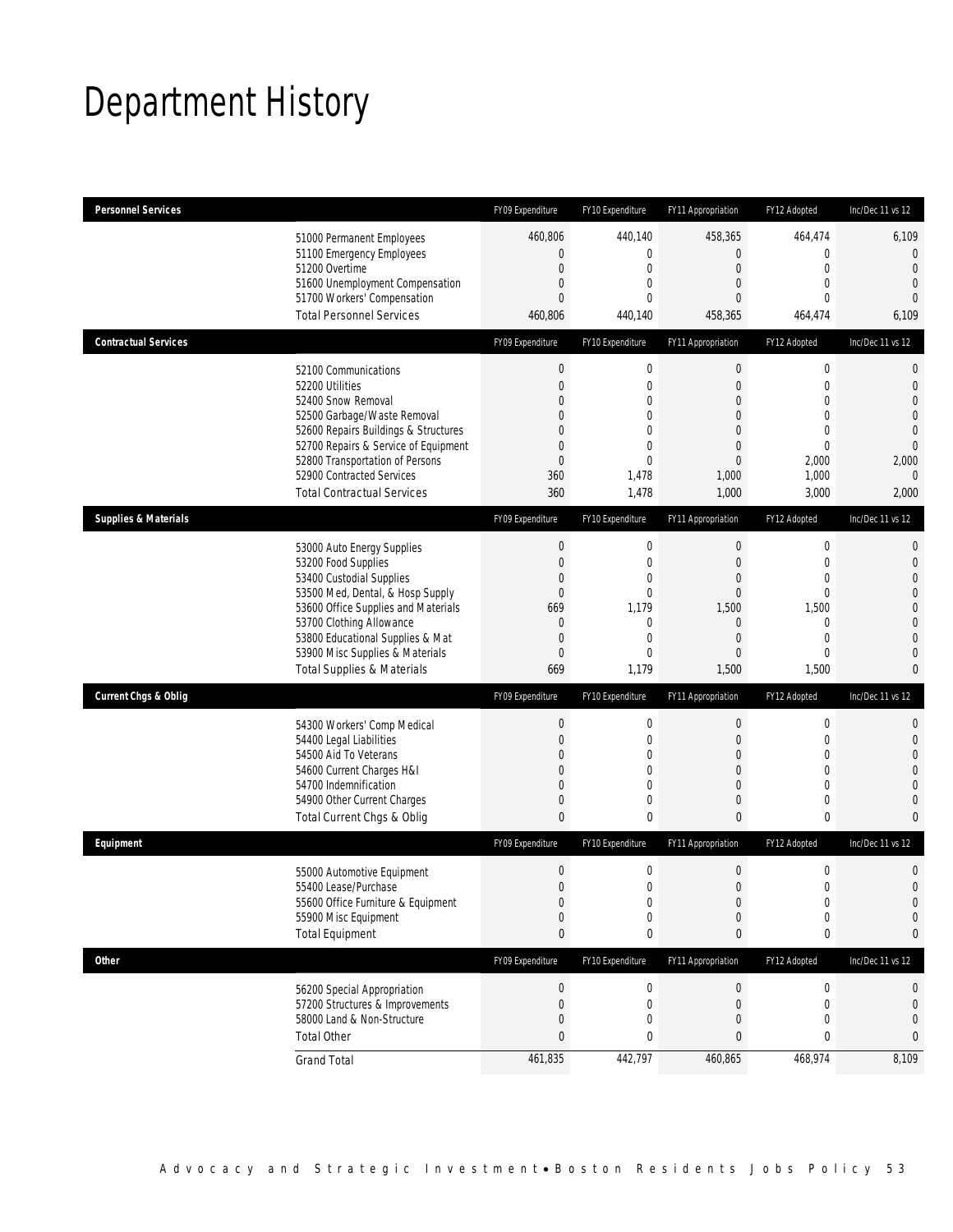# Department Personnel

| Title                                         | Union<br>Code          | Grade    | Position     | FY12 Salary | Title                              | Union<br>Code          | Grade | Position     | FY12 Salary      |
|-----------------------------------------------|------------------------|----------|--------------|-------------|------------------------------------|------------------------|-------|--------------|------------------|
|                                               |                        |          |              | 225,551     |                                    |                        | 15    |              |                  |
| Sr Research Analyst (BRJP)<br>Prin Accountant | SU4<br>SU <sub>4</sub> | 18<br>16 | 3.00<br>1.00 | 61,823      | Admin Assistant<br>Principal Clerk | SU4<br>SU <sub>4</sub> | 10    | 1.00<br>1.00 | 46,700<br>41,817 |
|                                               |                        |          |              |             | Prin Admin Assistant               | SE <sub>1</sub>        | 08    | 1.00         | 87,083           |
|                                               |                        |          |              |             | <b>Total</b>                       |                        |       |              | 462,974          |
|                                               |                        |          |              |             | <b>Adjustments</b>                 |                        |       |              |                  |
|                                               |                        |          |              |             | <b>Differential Payments</b>       |                        |       |              | $\overline{0}$   |
|                                               |                        |          |              |             | Other                              |                        |       |              | 1,500            |
|                                               |                        |          |              |             | Chargebacks                        |                        |       |              | $\mathbf 0$      |
|                                               |                        |          |              |             | Salary Savings                     |                        |       |              | $\mathbf 0$      |
|                                               |                        |          |              |             | <b>FY12 Total Request</b>          |                        |       |              | 464,474          |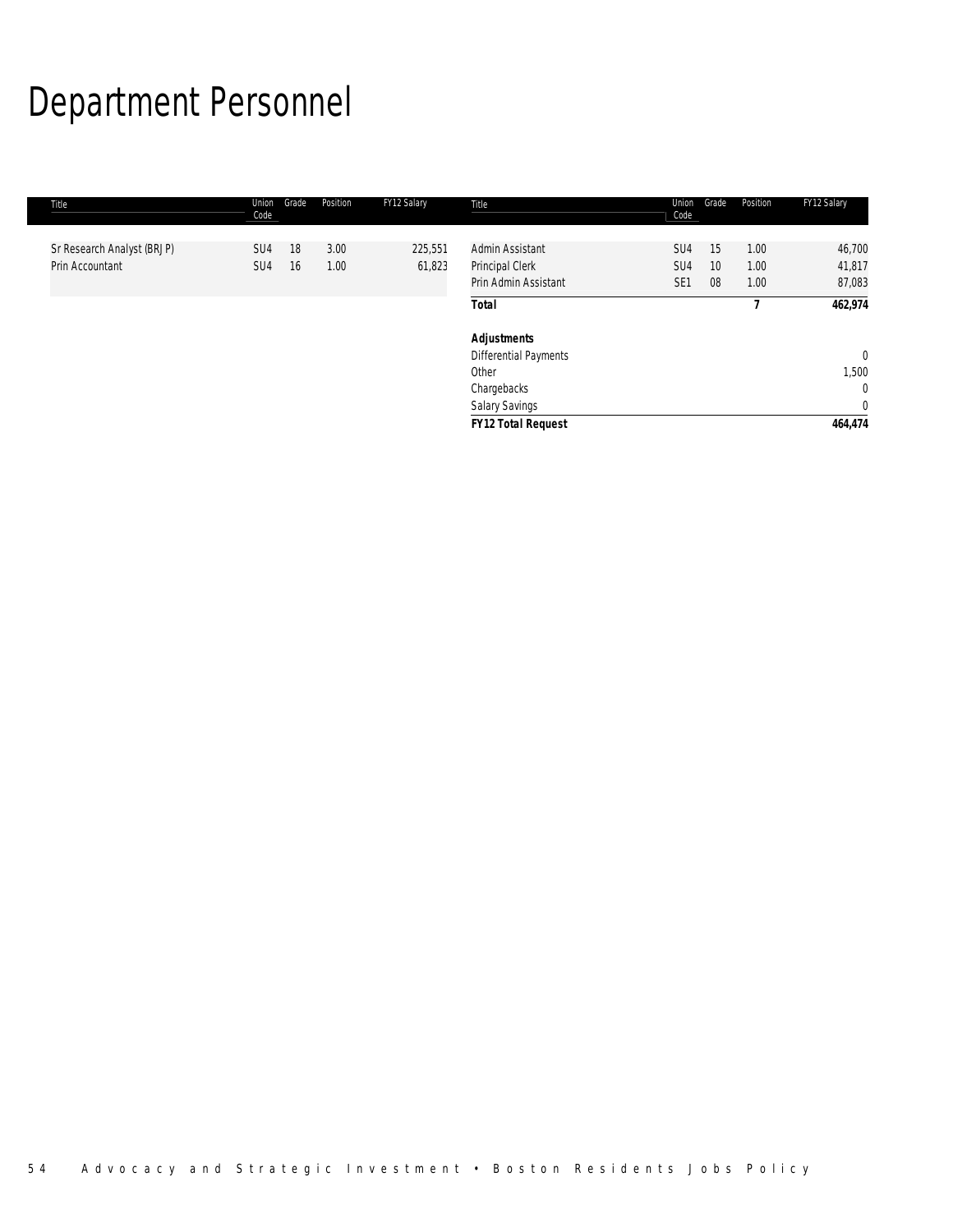### Program 1. BEC/Residents Jobs

### *Ola Fields, Manager Organization: 157100*

### *Program Description*

The mission of the Boston Employment Commission (BEC)/Residents Jobs Program is to increase the employment opportunities for Boston's residents, minorities, and women. The Boston Residents Jobs Ordinance sets goals on construction-related projects funded by or approved by the City. These goals aim to have 50% of the work hours performed by Boston residents, 25% by minorities, and 10% by women on a trade-by-trade basis.

### *Program Strategies*

- To conduct periodic reviews of all covered projects reviewing statistical performance and Best Efforts to increase BRJP participation.
- To monitor construction contracts, both public and Developmental Impact Projects (DIPs), for compliance with the BRJ Ordinance.
- To report to the Boston Employment Commission (BEC).

| <b>Performance Measures</b> |                                                                 | Actual '09 | Actual '10 | Projected '11 | Target '12        |
|-----------------------------|-----------------------------------------------------------------|------------|------------|---------------|-------------------|
|                             | % of work hours performed by Boston residents                   | 28%        | 36%        | 38%           | 50%               |
|                             | % of work hours performed by minorities                         | 34%        | 39%        | 39%           | 25%               |
|                             | % of work hours performed by women                              | 3%         | 3%         | 3%            | 10%               |
|                             | Corrective action meetings held                                 | 177        | 70         | 51            | 65                |
|                             | Periodic reviews conducted                                      | 31         | 16         | 40            | 5                 |
|                             | Project reviews and presentations for<br>contractors/developers | 38         | 46         | <sub>6</sub>  | 50                |
|                             | Site visits conducted                                           | 233        | 180        | 269           | 220               |
| Selected Service Indicators |                                                                 | Actual '09 | Actual '10 | Approp '11    | <b>Budget '12</b> |
|                             | <b>Personnel Services</b>                                       | 460.806    | 440.140    | 458,365       | 464,474           |
|                             | Non Personnel                                                   | 1.029      | 2,657      | 2.500         | 4,500             |
|                             | Total                                                           | 461,835    | 442.797    | 460.865       | 468.974           |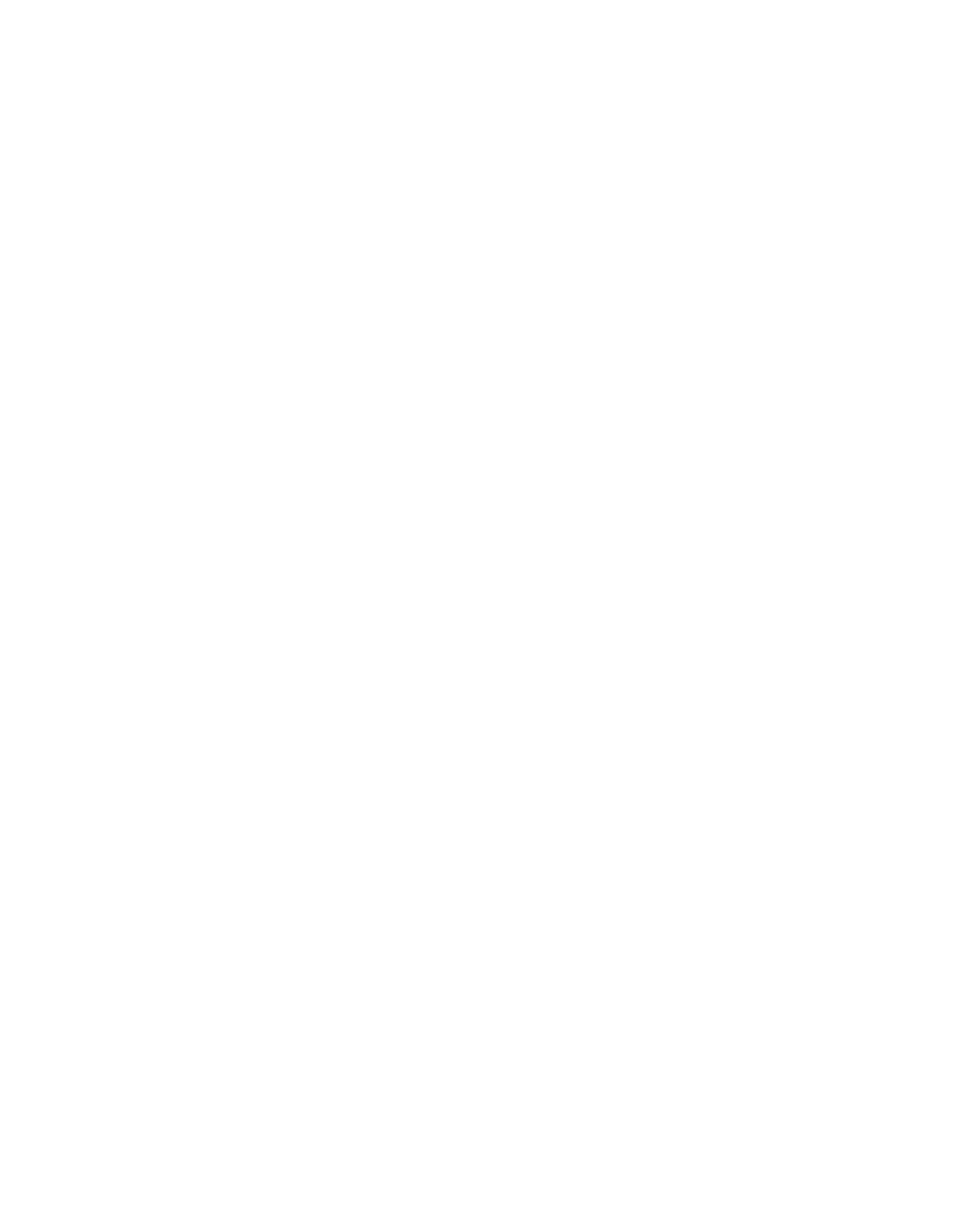## Intergovernmental Relations Operating Budget

#### *Marie St. Fleur, Director Appropriation: 150*

### *Department Mission*

The mission of the Intergovernmental Relations Department is to coordinate the City's relations with the federal, state and other local governments, seeking to foster constructive links between the City and these entities and improved communication among city departments. The department keeps the Mayor informed on intergovernmental issues and assists him in representing the City's interests in these matters.

### *FY12 Performance Strategies*

- To improve communication to the Mayor, City Council, City departments, and community-based organizations about resource development opportunities.
- To provide grantwriting support to all departments in an effort to submit successful coordinated grant applications.

| <b>Operating Budget</b>            | Program Name                               | Total Actual '09   | Total Actual '10   | Total Approp '11    | <b>Total Budget '12</b> |
|------------------------------------|--------------------------------------------|--------------------|--------------------|---------------------|-------------------------|
|                                    | <b>IGR</b><br><b>Grants Administration</b> | 900.460<br>49,964  | 932.221<br>72.938  | 1.057.749<br>79.623 | 1,053,664<br>87,503     |
|                                    | <b>Total</b>                               | 950.424            | 1,005,159          | 1,137,372           | 1,141,167               |
|                                    |                                            |                    |                    |                     |                         |
|                                    |                                            |                    |                    |                     |                         |
| <b>Selected Service Indicators</b> |                                            | Actual '09         | Actual '10         | Approp '11          | <b>Budget '12</b>       |
|                                    | Personnel Services<br>Non Personnel        | 586.209<br>364.215 | 627.420<br>377.739 | 798.802<br>338,570  | 808.259<br>332,908      |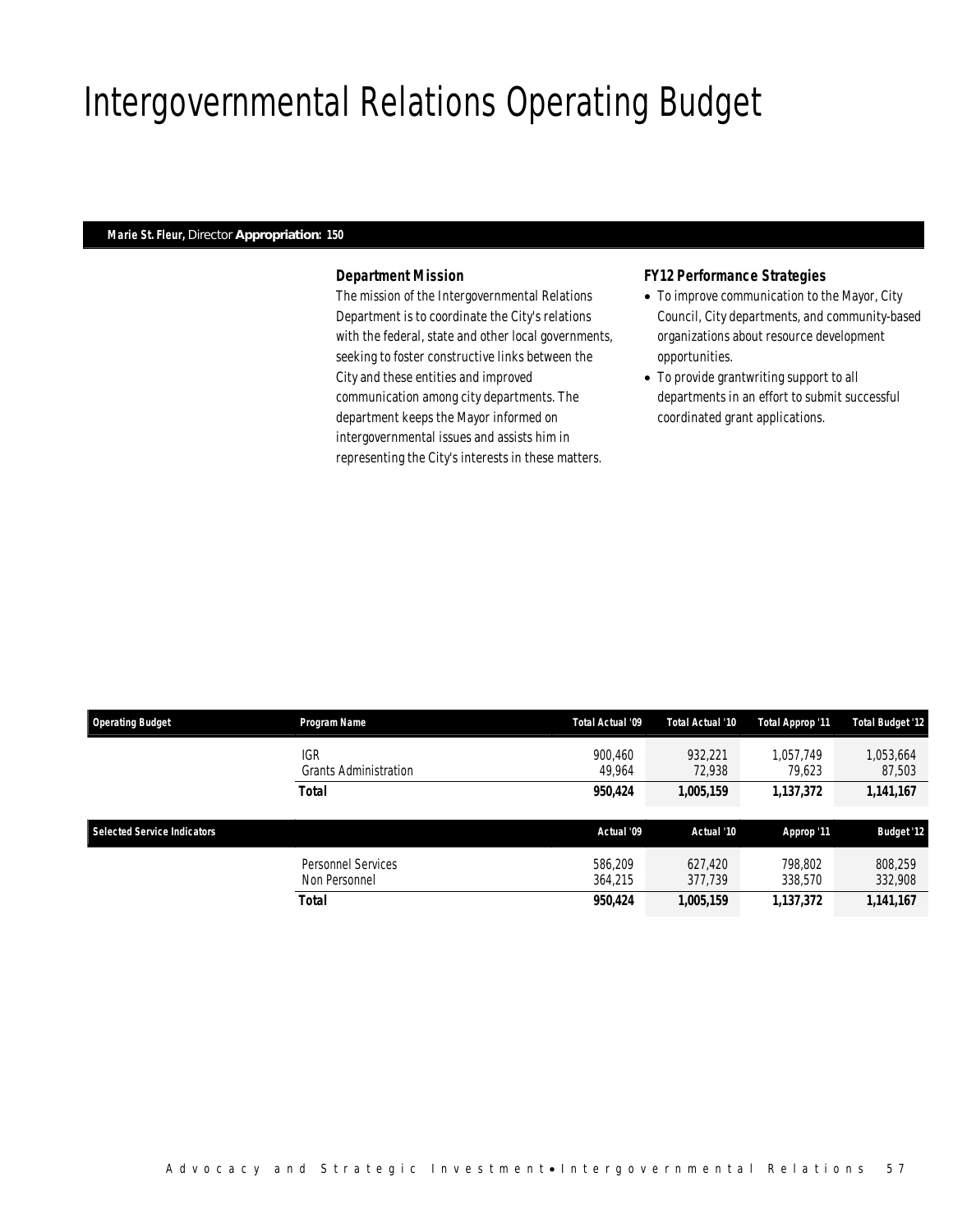## Intergovernmental Relations Operating Budget



### *Description of Services*

The department tracks legislation and policy initiatives that concern the City directly, or urban and regional affairs more generally. It arranges for testimony by the Mayor, or on behalf of the Mayor, at legislative hearings of special concern. It maintains liaison with and coordinates the City's participation in national, state, and municipal organizations and further coordinates with all city departments on policy and budget issues. Intergovernmental Relations also coordinates the City's applications for federal and state grants, seeking out public and private grant opportunities and providing technical support to departments preparing grant applications.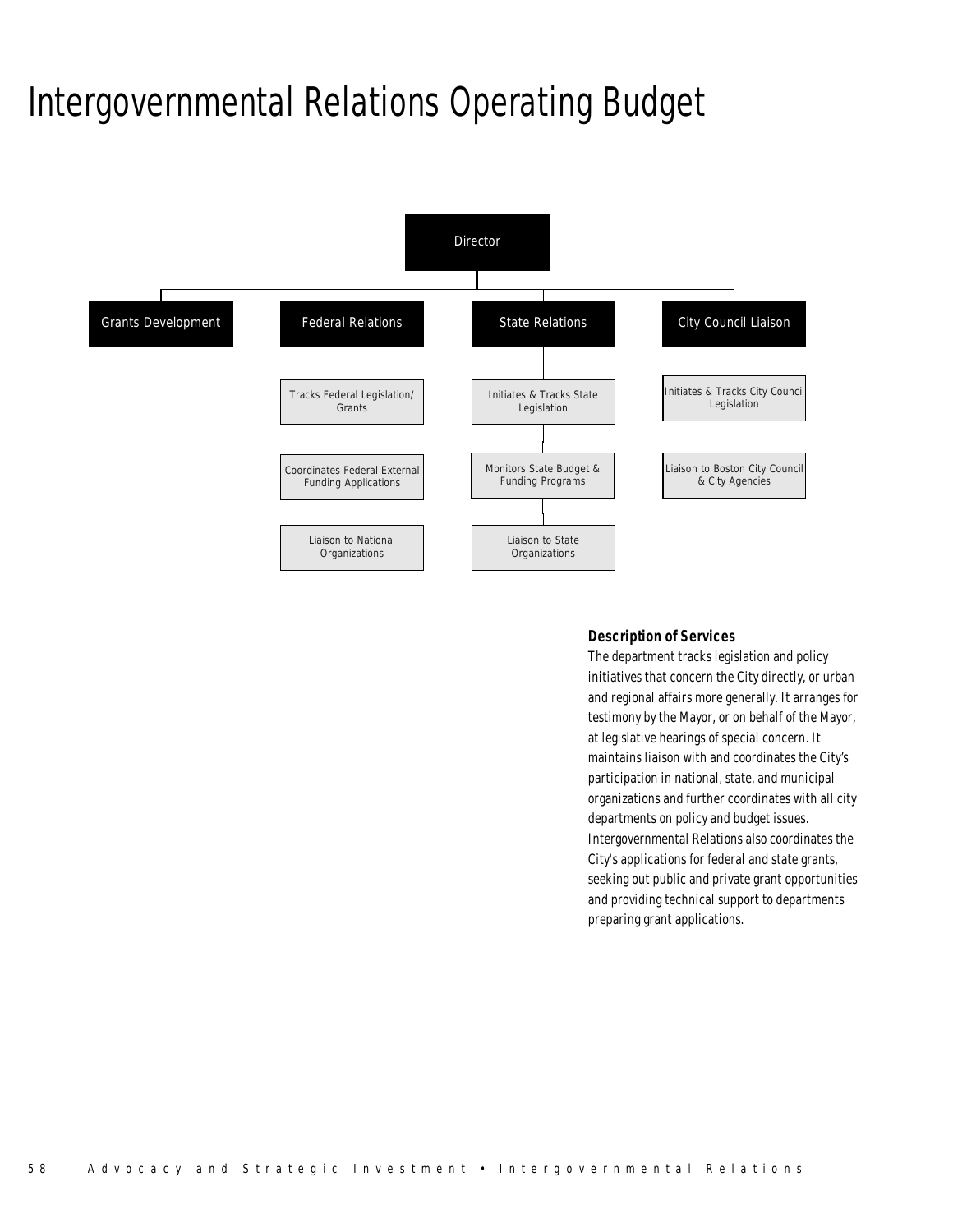## Department History

| <b>Personnel Services</b>       |                                                                                                                                                                                                                                                                                                      | FY09 Expenditure                                                                                            | FY10 Expenditure                                                                                                      | FY11 Appropriation                                                                                                           | FY12 Adopted                                                                                                         | Inc/Dec 11 vs 12                                                                                                                                    |
|---------------------------------|------------------------------------------------------------------------------------------------------------------------------------------------------------------------------------------------------------------------------------------------------------------------------------------------------|-------------------------------------------------------------------------------------------------------------|-----------------------------------------------------------------------------------------------------------------------|------------------------------------------------------------------------------------------------------------------------------|----------------------------------------------------------------------------------------------------------------------|-----------------------------------------------------------------------------------------------------------------------------------------------------|
|                                 | 51000 Permanent Employees<br>51100 Emergency Employees<br>51200 Overtime<br>51600 Unemployment Compensation<br>51700 Workers' Compensation<br><b>Total Personnel Services</b>                                                                                                                        | 586,209<br>0<br>$\mathbf 0$<br>0<br>$\overline{0}$<br>586,209                                               | 627,420<br>$\mathbf 0$<br>$\boldsymbol{0}$<br>$\mathbf 0$<br>$\theta$<br>627,420                                      | 798,802<br>$\overline{0}$<br>$\mathbf 0$<br>$\overline{0}$<br>$\overline{0}$<br>798,802                                      | 808,259<br>$\mathbf{0}$<br>$\mathbf 0$<br>$\mathbf{0}$<br>$\mathbf 0$<br>808,259                                     | 9,457<br>$\mathbf 0$<br>$\mathbf{0}$<br>$\mathbf{0}$<br>$\theta$<br>9,457                                                                           |
| <b>Contractual Services</b>     |                                                                                                                                                                                                                                                                                                      | FY09 Expenditure                                                                                            | FY10 Expenditure                                                                                                      | FY11 Appropriation                                                                                                           | FY12 Adopted                                                                                                         | Inc/Dec 11 vs 12                                                                                                                                    |
|                                 | 52100 Communications<br>52200 Utilities<br>52400 Snow Removal<br>52500 Garbage/Waste Removal<br>52600 Repairs Buildings & Structures<br>52700 Repairs & Service of Equipment<br>52800 Transportation of Persons<br>52900 Contracted Services<br><b>Total Contractual Services</b>                    | 16,326<br>0<br>0<br>0<br>0<br>$\mathbf 0$<br>5,580<br>149,469<br>171,375                                    | 13,281<br>$\boldsymbol{0}$<br>$\mathbf 0$<br>$\overline{0}$<br>$\overline{0}$<br>1,750<br>1,451<br>145,484<br>161,966 | 17,826<br>$\mathbf 0$<br>$\overline{0}$<br>$\overline{0}$<br>$\overline{0}$<br>$\overline{0}$<br>4,753<br>146,286<br>168,865 | 13,001<br>$\mathbf{0}$<br>$\mathbf 0$<br>$\mathbf 0$<br>$\Omega$<br>$\mathbf{0}$<br>4,753<br>146,068<br>163,822      | $-4,825$<br>$\mathbf 0$<br>$\mathbf{0}$<br>$\overline{0}$<br>$\mathbf 0$<br>$\overline{0}$<br>$\mathbf{0}$<br>$-218$<br>$-5,043$                    |
| <b>Supplies &amp; Materials</b> |                                                                                                                                                                                                                                                                                                      | FY09 Expenditure                                                                                            | FY10 Expenditure                                                                                                      | FY11 Appropriation                                                                                                           | FY12 Adopted                                                                                                         | Inc/Dec 11 vs 12                                                                                                                                    |
|                                 | 53000 Auto Energy Supplies<br>53200 Food Supplies<br>53400 Custodial Supplies<br>53500 Med, Dental, & Hosp Supply<br>53600 Office Supplies and Materials<br>53700 Clothing Allowance<br>53800 Educational Supplies & Mat<br>53900 Misc Supplies & Materials<br><b>Total Supplies &amp; Materials</b> | $\mathbf{0}$<br>3,834<br>0<br>$\mathbf 0$<br>1,378<br>$\mathbf 0$<br>$\mathbf 0$<br>$\overline{0}$<br>5,212 | $\boldsymbol{0}$<br>4,384<br>$\mathbf 0$<br>$\mathbf 0$<br>1,123<br>$\mathbf 0$<br>$\mathbf 0$<br>$\Omega$<br>5,507   | $\mathbf 0$<br>3,834<br>0<br>$\mathbf 0$<br>1,200<br>$\mathbf 0$<br>$\overline{0}$<br>$\overline{0}$<br>5,034                | $\mathbf 0$<br>3,834<br>$\mathbf{0}$<br>$\mathbf{0}$<br>1,200<br>$\mathbf 0$<br>$\mathbf{0}$<br>$\mathbf 0$<br>5,034 | $\mathbf{0}$<br>$\mathbf{0}$<br>$\overline{0}$<br>$\overline{0}$<br>$\mathbf 0$<br>$\overline{0}$<br>$\mathbf{0}$<br>$\overline{0}$<br>$\mathbf{0}$ |
| <b>Current Chgs &amp; Oblig</b> |                                                                                                                                                                                                                                                                                                      | FY09 Expenditure                                                                                            | FY10 Expenditure                                                                                                      | FY11 Appropriation                                                                                                           | FY12 Adopted                                                                                                         | Inc/Dec 11 vs 12                                                                                                                                    |
|                                 | 54300 Workers' Comp Medical<br>54400 Legal Liabilities<br>54500 Aid To Veterans<br>54600 Current Charges H&I<br>54700 Indemnification<br>54900 Other Current Charges<br>Total Current Chgs & Oblig                                                                                                   | $\boldsymbol{0}$<br>$\mathbf 0$<br>0<br>0<br>$\overline{0}$<br>187,628<br>187,628                           | $\boldsymbol{0}$<br>$\mathbf 0$<br>$\mathbf 0$<br>$\mathbf{0}$<br>$\Omega$<br>209,155<br>209,155                      | $\boldsymbol{0}$<br>$\mathbf 0$<br>$\overline{0}$<br>$\overline{0}$<br>$\overline{0}$<br>164,671<br>164,671                  | $\mathbf 0$<br>$\mathbf 0$<br>$\mathbf{0}$<br>$\mathbf{0}$<br>$\theta$<br>164,052<br>164,052                         | $\mathbf{0}$<br>$\mathbf 0$<br>$\overline{0}$<br>$\overline{0}$<br>$\theta$<br>$-619$<br>$-619$                                                     |
| Equipment                       |                                                                                                                                                                                                                                                                                                      | FY09 Expenditure                                                                                            | FY10 Expenditure                                                                                                      | FY11 Appropriation                                                                                                           | FY12 Adopted                                                                                                         | Inc/Dec 11 vs 12                                                                                                                                    |
|                                 | 55000 Automotive Equipment<br>55400 Lease/Purchase<br>55600 Office Furniture & Equipment<br>55900 Misc Equipment<br><b>Total Equipment</b>                                                                                                                                                           | $\mathbf 0$<br>$\overline{0}$<br>$\boldsymbol{0}$<br>$\mathbf 0$<br>0                                       | $\boldsymbol{0}$<br>$\Omega$<br>$\boldsymbol{0}$<br>1,111<br>1,111                                                    | $\mathbf 0$<br>$\overline{0}$<br>$\mathbf 0$<br>$\mathbf 0$<br>0                                                             | $\mathbf 0$<br>$\mathbf{0}$<br>$\boldsymbol{0}$<br>$\mathbf 0$<br>0                                                  | $\mathbf 0$<br>$\overline{0}$<br>$\mathbf 0$<br>$\mathbf 0$<br>0                                                                                    |
| <b>Other</b>                    |                                                                                                                                                                                                                                                                                                      | FY09 Expenditure                                                                                            | FY10 Expenditure                                                                                                      | FY11 Appropriation                                                                                                           | FY12 Adopted                                                                                                         | Inc/Dec 11 vs 12                                                                                                                                    |
|                                 | 56200 Special Appropriation<br>57200 Structures & Improvements<br>58000 Land & Non-Structure<br><b>Total Other</b>                                                                                                                                                                                   | $\boldsymbol{0}$<br>0<br>$\mathbf 0$<br>0<br>950,424                                                        | 0<br>0<br>0<br>0<br>1,005,159                                                                                         | $\pmb{0}$<br>0<br>$\mathbf 0$<br>0<br>1,137,372                                                                              | $\boldsymbol{0}$<br>$\mathbf 0$<br>$\mathbf{0}$<br>0<br>1,141,167                                                    | 0<br>$\mathbf 0$<br>$\mathbf 0$<br>0<br>3,795                                                                                                       |
|                                 | <b>Grand Total</b>                                                                                                                                                                                                                                                                                   |                                                                                                             |                                                                                                                       |                                                                                                                              |                                                                                                                      |                                                                                                                                                     |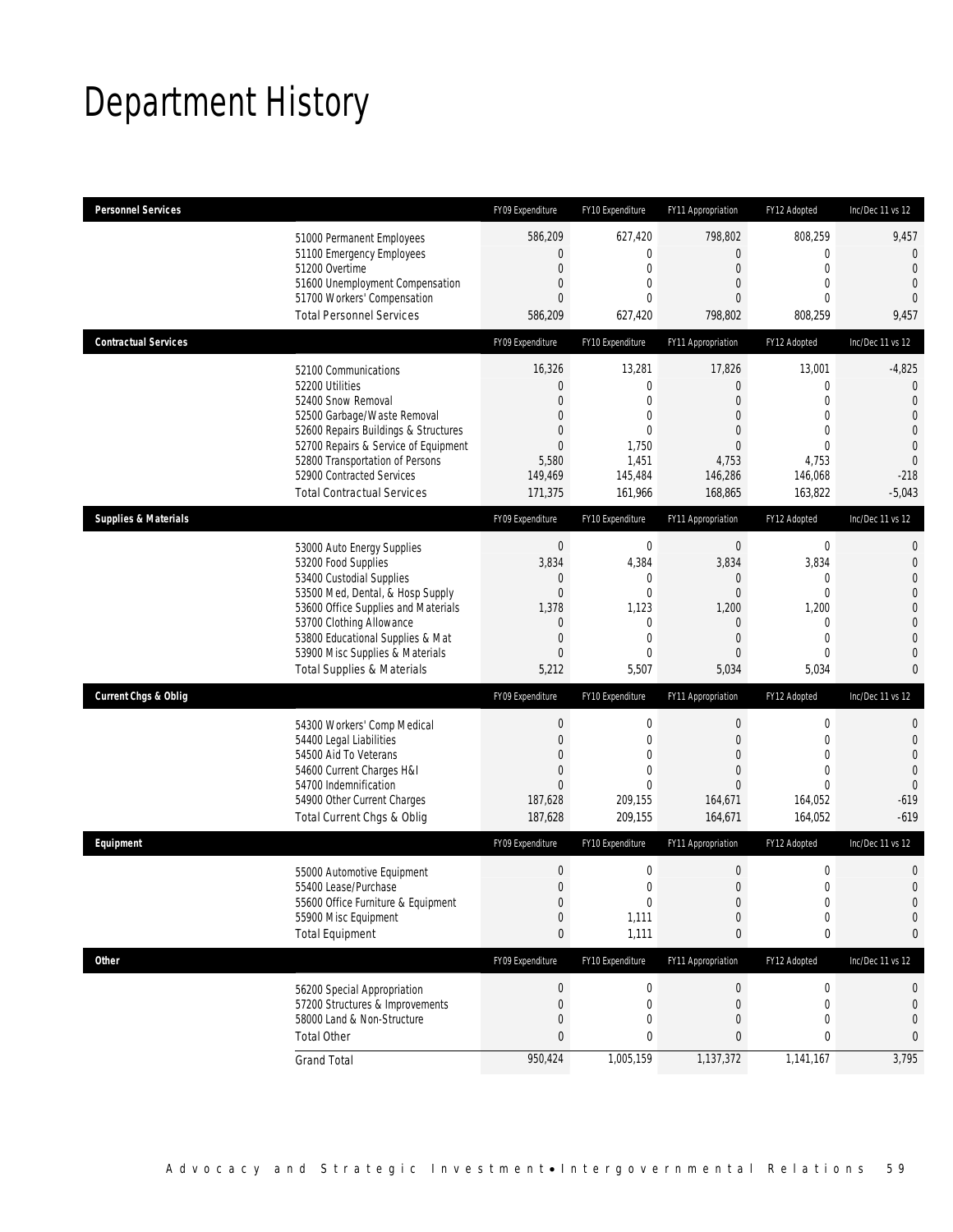## Department Personnel

| <b>Title</b>          | Union<br>Code   | Grade     | Position | FY12 Salary | Title                         | Union<br>Code   | Grade | Position | FY12 Salary    |
|-----------------------|-----------------|-----------|----------|-------------|-------------------------------|-----------------|-------|----------|----------------|
| <b>Director</b>       | <b>CDH</b>      | <b>NG</b> | 1.00     | 120,659     | Prin Admin Asst               | <b>EXM</b>      | 08    | 1.00     | 76,873         |
| Prin Admin Asst (IGR) | <b>EXM</b>      | 12        | 1.00     | 111,445     | Admin Asst (Chief Basic Serv) | SE <sub>1</sub> | 07    | 1.00     | 64,099         |
| Prin Admin Assistant  | SE <sub>1</sub> | 08        | 4.00     | 316,838     | Admin Asst (IGR)              | SE <sub>1</sub> | 04    | 1.00     | 60,567         |
|                       |                 |           |          |             | Exec Sec (IGR)                | SE <sub>1</sub> | 04    | 1.00     | 60,567         |
|                       |                 |           |          |             | <b>Total</b>                  |                 |       | 10       | 811,048        |
|                       |                 |           |          |             | <b>Adjustments</b>            |                 |       |          |                |
|                       |                 |           |          |             | <b>Differential Payments</b>  |                 |       |          | $\overline{0}$ |
|                       |                 |           |          |             | Other                         |                 |       |          | 9,258          |
|                       |                 |           |          |             | Chargebacks                   |                 |       |          | $\Omega$       |
|                       |                 |           |          |             | Salary Savings                |                 |       |          | $-12,047$      |
|                       |                 |           |          |             | <b>FY12 Total Request</b>     |                 |       |          | 808,259        |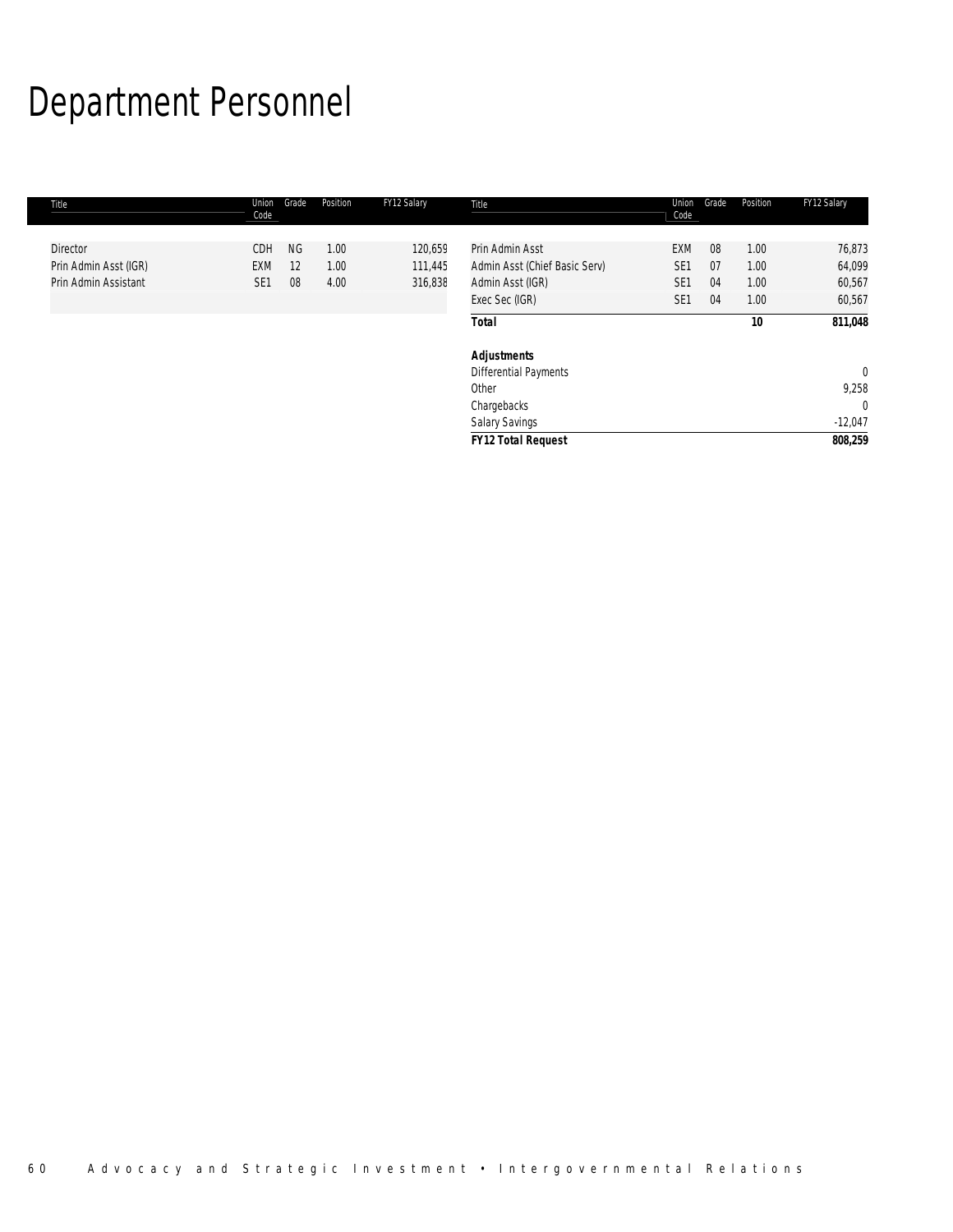## Program 1. Intergovernmental Relations

### *Marie St. Fleur, Manager Organization: 150100*

### *Program Description*

The department tracks legislation and policy initiatives that concern the City directly, or urban and regional affairs more generally. It arranges for testimony by the Mayor, or on behalf of the Mayor, at legislative hearings of special concern. It maintains liaison with and coordinates the City's participation in national, state and municipal organizations and further coordinates with all the departments of the city on policy and budget issues.

### *Program Strategies*

• To advocate on behalf of the City at the federal, state, and local level on matters of legislation.

| <b>Performance Measures</b>        |                                                                         | Actual '09         | Actual '10         | Projected '11      | Target '12         |
|------------------------------------|-------------------------------------------------------------------------|--------------------|--------------------|--------------------|--------------------|
|                                    | City legislative items monitored<br>Federal legislative items monitored |                    |                    | 36                 | 300<br>40          |
|                                    | State legislative items passed                                          |                    |                    | 34                 | 12                 |
| <b>Selected Service Indicators</b> |                                                                         | Actual '09         | Actual '10         | Approp '11         | <b>Budget '12</b>  |
|                                    | Personnel Services<br>Non Personnel                                     | 538.691<br>361,769 | 556,371<br>375,850 | 721,652<br>336,097 | 721,501<br>332,163 |
|                                    | Total                                                                   | 900,460            | 932,221            | 1,057,749          | 1,053,664          |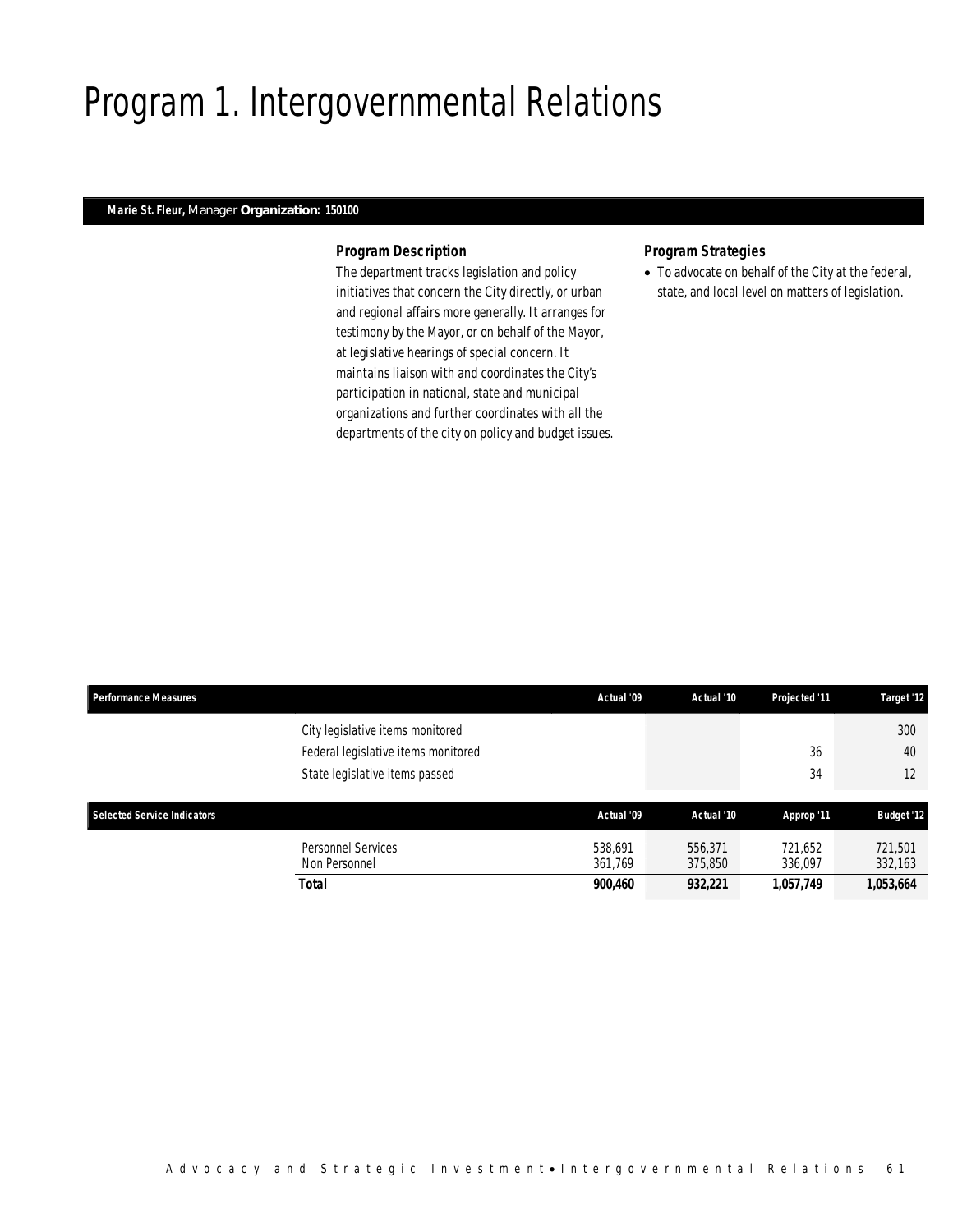## Program 2. Grants Administration

### *Laureen Wood, Manager Organization: 150200*

### *Program Description*

The IGR office provides City departments with professional assistance in resource development. As a champion for the City, the Office will prioritize and maximize coordinated and collaborative grant application resources to address the Mayor's strategic goals.

### *Program Strategies*

- To improve communication to the Mayor, City Council, City departments, and community-based organizations about resource development opportunities.
- To provide grantwriting support to all departments in an effort to submit successful coordinated grant applications.

| <b>Performance Measures</b>                                                                          | Actual '09      | Actual '10      | Projected '11   | Target '12        |
|------------------------------------------------------------------------------------------------------|-----------------|-----------------|-----------------|-------------------|
| Funding Update subscribers<br>Grant opportunities identified in the Funding<br>Update                | 3.998<br>522    | 3,652<br>387    | 3.959<br>532    | 4,050<br>390      |
| Individuals and agencies receiving technical<br>assistance to support the Mayor's strategic<br>goals | 53              | 77              | 66              | 65                |
| <b>Selected Service Indicators</b>                                                                   | Actual '09      | Actual '10      | Approp '11      | <b>Budget '12</b> |
| <b>Personnel Services</b><br>Non Personnel                                                           | 47,518<br>2,446 | 71.049<br>1.889 | 77.150<br>2.473 | 86.758<br>745     |
| <b>Total</b>                                                                                         | 49,964          | 72,938          | 79,623          | 87,503            |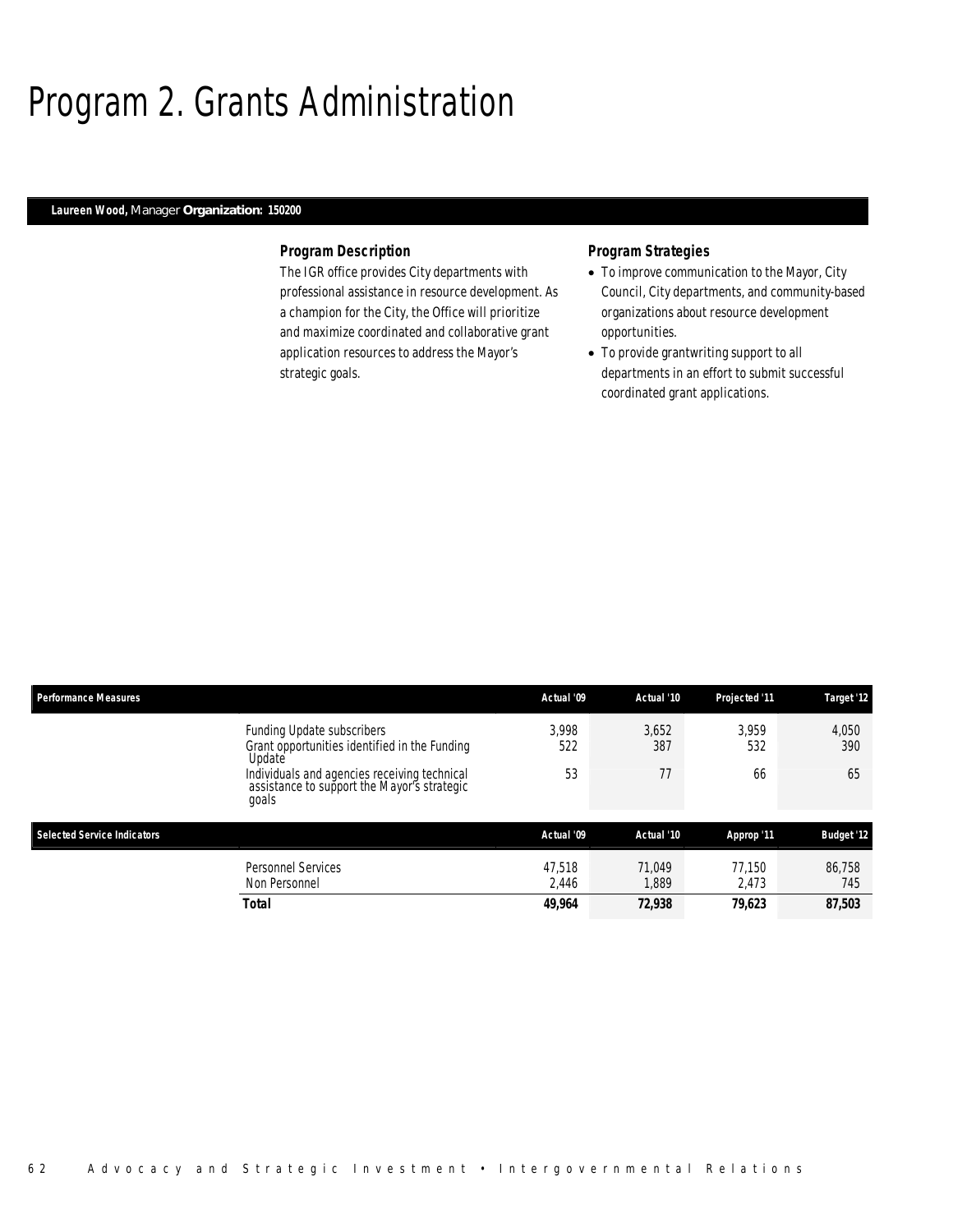## Office of New Bostonians Operating Budget

### *Cheng Imm Tan, Director Appropriation: 113*

### *Department Mission*

The mission of the Office of New Bostonians is to strengthen the ability of immigrants, and the diverse cultural and linguistic communities of which they are a part, to fully participate in the economic, civic, social, and cultural life of the City of Boston, and to promote the commemoration and public understanding of the contributions of immigrants.

### *FY12 Performance Strategies*

- To ensure the effective flow of information to and from New Bostonian communities.
- To improve access to city services and community resources.
- To increase access to ESOL classes, improve the ESOL delivery system and increase long-term sustainability.
- To provide access to immigration information, legal representation and dialogue with authorities.

| <b>Operating Budget</b>            | Program Name                        | Total Actual '09  | Total Actual '10  | <b>Total Approp '11</b> | <b>Total Budget '12</b> |
|------------------------------------|-------------------------------------|-------------------|-------------------|-------------------------|-------------------------|
|                                    | New Bostonians                      | 348,982           | 309,204           | 334,401                 | 336,849                 |
|                                    | <b>Total</b>                        | 348,982           | 309,204           | 334,401                 | 336,849                 |
| <b>External Funds Budget</b>       | <b>Fund Name</b>                    | Total Actual '09  | Total Actual '10  | <b>Total Approp '11</b> | <b>Total Budget '12</b> |
|                                    | New Bostonians Contributions        | 532               | 1,125             | 1,850                   | 151,050                 |
|                                    | <b>Total</b>                        | 532               | 1,125             | 1,850                   | 151,050                 |
| <b>Selected Service Indicators</b> |                                     | Actual '09        | Actual '10        | Approp '11              | <b>Budget '12</b>       |
|                                    | Personnel Services<br>Non Personnel | 316.202<br>32,780 | 293,310<br>15.894 | 316.810<br>17.591       | 320.108<br>16.741       |
|                                    | <b>Total</b>                        | 348,982           | 309.204           | 334,401                 | 336.849                 |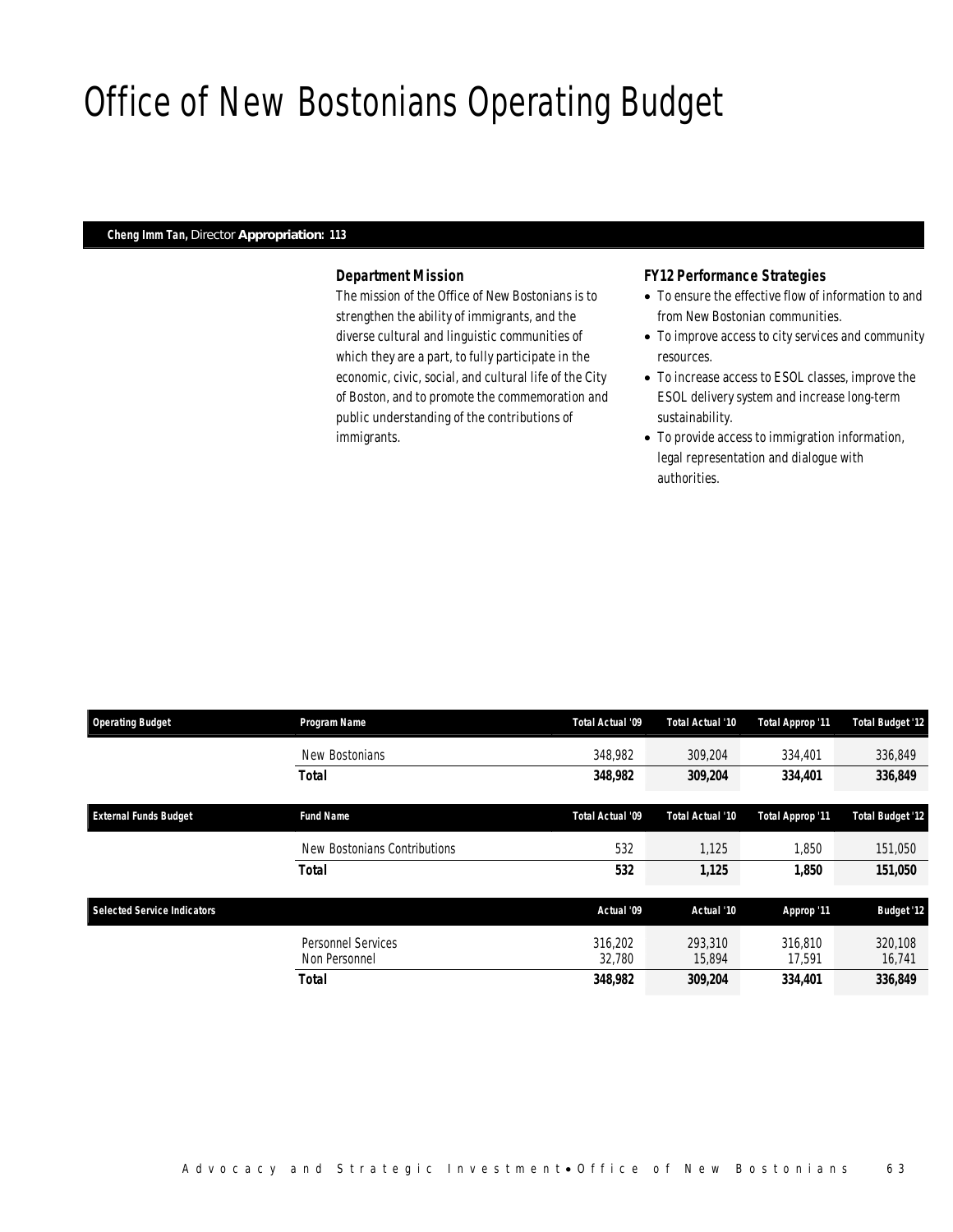## Office of New Bostonians Operating Budget



### *Description of Services*

The Office of New Bostonians provides public education to inform immigrants about City services, information and referral to community services as well as information in conducting outreach to immigrant groups. The Office conducts on-going outreach, including surveys to identify concerns and problems that immigrants face in Boston. The Office works with City departments to better reach and serve diverse cultural and linguistic communities and create a welcoming multicultural environment. The Office collaborates with other agencies to promote multiculturalism and understanding of immigrant history.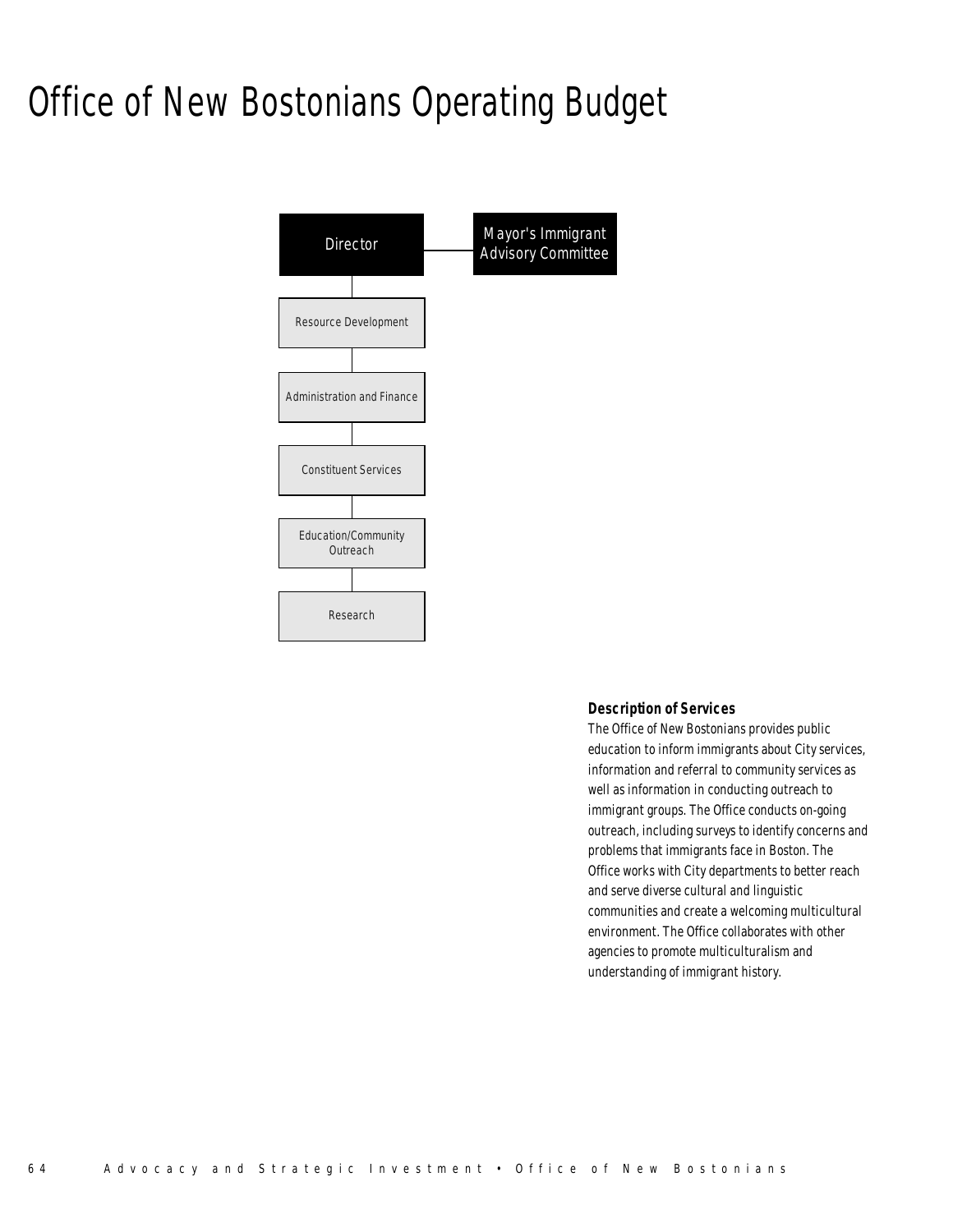## Department History

| <b>Personnel Services</b>       |                                                                                                                                                                                                                                                                                                      | FY09 Expenditure                                                                                   | FY10 Expenditure                                                                                              | FY11 Appropriation                                                                                                 | FY12 Adopted                                                                                                  | Inc/Dec 11 vs 12                                                                                                                                  |
|---------------------------------|------------------------------------------------------------------------------------------------------------------------------------------------------------------------------------------------------------------------------------------------------------------------------------------------------|----------------------------------------------------------------------------------------------------|---------------------------------------------------------------------------------------------------------------|--------------------------------------------------------------------------------------------------------------------|---------------------------------------------------------------------------------------------------------------|---------------------------------------------------------------------------------------------------------------------------------------------------|
|                                 | 51000 Permanent Employees<br>51100 Emergency Employees<br>51200 Overtime<br>51600 Unemployment Compensation<br>51700 Workers' Compensation<br><b>Total Personnel Services</b>                                                                                                                        | 316,202<br>0<br>$\mathbf 0$<br>$\mathbf{0}$<br>$\overline{0}$<br>316,202                           | 293,310<br>$\mathbf 0$<br>$\mathbf 0$<br>$\mathbf 0$<br>$\mathbf{0}$<br>293,310                               | 316,810<br>$\mathbf 0$<br>$\boldsymbol{0}$<br>$\mathbf 0$<br>$\overline{0}$<br>316,810                             | 320,108<br>$\mathbf 0$<br>$\mathbf{0}$<br>$\mathbf{0}$<br>$\mathbf{0}$<br>320,108                             | 3,298<br>$\mathbf 0$<br>$\mathbf{0}$<br>$\mathbf{0}$<br>$\overline{0}$<br>3,298                                                                   |
| <b>Contractual Services</b>     |                                                                                                                                                                                                                                                                                                      | FY09 Expenditure                                                                                   | FY10 Expenditure                                                                                              | FY11 Appropriation                                                                                                 | FY12 Adopted                                                                                                  | Inc/Dec 11 vs 12                                                                                                                                  |
|                                 | 52100 Communications<br>52200 Utilities<br>52400 Snow Removal<br>52500 Garbage/Waste Removal<br>52600 Repairs Buildings & Structures<br>52700 Repairs & Service of Equipment<br>52800 Transportation of Persons<br>52900 Contracted Services<br><b>Total Contractual Services</b>                    | 4,529<br>0<br>$\overline{0}$<br>$\overline{0}$<br>$\overline{0}$<br>444<br>487<br>21,404<br>26,864 | 3,769<br>$\mathbf 0$<br>$\mathbf{0}$<br>$\mathbf{0}$<br>$\mathbf{0}$<br>540<br>$\mathbf 0$<br>9,672<br>13,981 | 4,736<br>$\mathbf 0$<br>$\overline{0}$<br>$\mathbf{0}$<br>$\mathbf 0$<br>550<br>$\overline{0}$<br>10,470<br>15,756 | 4,736<br>$\mathbf 0$<br>$\mathbf{0}$<br>$\mathbf{0}$<br>$\mathbf 0$<br>550<br>$\mathbf{0}$<br>9,620<br>14,906 | 0<br>$\mathbf 0$<br>$\overline{0}$<br>$\mathbf{0}$<br>$\mathbf 0$<br>$\mathbf{0}$<br>$\mathbf 0$<br>$-850$<br>$-850$                              |
| <b>Supplies &amp; Materials</b> |                                                                                                                                                                                                                                                                                                      | FY09 Expenditure                                                                                   | FY10 Expenditure                                                                                              | FY11 Appropriation                                                                                                 | FY12 Adopted                                                                                                  | Inc/Dec 11 vs 12                                                                                                                                  |
|                                 | 53000 Auto Energy Supplies<br>53200 Food Supplies<br>53400 Custodial Supplies<br>53500 Med, Dental, & Hosp Supply<br>53600 Office Supplies and Materials<br>53700 Clothing Allowance<br>53800 Educational Supplies & Mat<br>53900 Misc Supplies & Materials<br><b>Total Supplies &amp; Materials</b> | $\boldsymbol{0}$<br>987<br>0<br>$\overline{0}$<br>1,967<br>0<br>0<br>154<br>3,108                  | $\mathbf 0$<br>680<br>$\mathbf{0}$<br>$\mathbf 0$<br>811<br>$\mathbf 0$<br>$\mathbf 0$<br>197<br>1,688        | $\mathbf 0$<br>700<br>$\mathbf{0}$<br>$\boldsymbol{0}$<br>860<br>$\mathbf 0$<br>$\mathbf{0}$<br>175<br>1,735       | $\mathbf 0$<br>700<br>$\mathbf{0}$<br>$\mathbf{0}$<br>860<br>$\mathbf{0}$<br>$\mathbf{0}$<br>175<br>1,735     | $\mathbf{0}$<br>$\mathbf{0}$<br>$\overline{0}$<br>$\mathbf{0}$<br>$\mathbf 0$<br>$\overline{0}$<br>$\overline{0}$<br>$\mathbf{0}$<br>$\mathbf{0}$ |
| <b>Current Chgs &amp; Oblig</b> |                                                                                                                                                                                                                                                                                                      | FY09 Expenditure                                                                                   | FY10 Expenditure                                                                                              | FY11 Appropriation                                                                                                 | FY12 Adopted                                                                                                  | Inc/Dec 11 vs 12                                                                                                                                  |
|                                 | 54300 Workers' Comp Medical<br>54400 Legal Liabilities<br>54500 Aid To Veterans<br>54600 Current Charges H&I<br>54700 Indemnification<br>54900 Other Current Charges<br>Total Current Chgs & Oblig                                                                                                   | $\boldsymbol{0}$<br>$\mathbf 0$<br>$\overline{0}$<br>$\mathbf{0}$<br>$\overline{0}$<br>285<br>285  | $\boldsymbol{0}$<br>$\mathbf 0$<br>$\mathbf{0}$<br>$\mathbf 0$<br>$\mathbf{0}$<br>225<br>225                  | $\boldsymbol{0}$<br>$\boldsymbol{0}$<br>$\mathbf{0}$<br>$\mathbf{0}$<br>$\mathbf 0$<br>100<br>100                  | $\mathbf 0$<br>$\mathbf{0}$<br>$\mathbf{0}$<br>$\mathbf{0}$<br>$\mathbf{0}$<br>100<br>100                     | $\mathbf 0$<br>$\mathbf 0$<br>$\overline{0}$<br>$\overline{0}$<br>$\mathbf 0$<br>$\mathbf{0}$<br>$\mathbf{0}$                                     |
| Equipment                       |                                                                                                                                                                                                                                                                                                      | FY09 Expenditure                                                                                   | FY10 Expenditure                                                                                              | FY11 Appropriation                                                                                                 | FY12 Adopted                                                                                                  | Inc/Dec 11 vs 12                                                                                                                                  |
|                                 | 55000 Automotive Equipment<br>55400 Lease/Purchase<br>55600 Office Furniture & Equipment<br>55900 Misc Equipment<br><b>Total Equipment</b>                                                                                                                                                           | $\mathbf 0$<br>$\mathbf 0$<br>$\boldsymbol{0}$<br>2,523<br>2,523                                   | $\mathbf 0$<br>$\Omega$<br>$\boldsymbol{0}$<br>0<br>0                                                         | $\mathbf 0$<br>0<br>$\boldsymbol{0}$<br>0<br>0                                                                     | $\mathbf 0$<br>$\Omega$<br>$\boldsymbol{0}$<br>$\mathbf 0$<br>$\boldsymbol{0}$                                | $\mathbf 0$<br>$\Omega$<br>$\mathbf 0$<br>$\mathbf 0$<br>0                                                                                        |
| Other                           |                                                                                                                                                                                                                                                                                                      | FY09 Expenditure                                                                                   | FY10 Expenditure                                                                                              | FY11 Appropriation                                                                                                 | FY12 Adopted                                                                                                  | Inc/Dec 11 vs 12                                                                                                                                  |
|                                 | 56200 Special Appropriation<br>57200 Structures & Improvements<br>58000 Land & Non-Structure<br><b>Total Other</b>                                                                                                                                                                                   | $\boldsymbol{0}$<br>0<br>0<br>0                                                                    | 0<br>$\mathbf 0$<br>$\mathbf 0$<br>0                                                                          | $\pmb{0}$<br>0<br>0<br>$\boldsymbol{0}$                                                                            | $\boldsymbol{0}$<br>$\mathbf 0$<br>$\mathbf 0$<br>0                                                           | 0<br>$\mathbf 0$<br>$\mathbf 0$<br>0                                                                                                              |
|                                 | <b>Grand Total</b>                                                                                                                                                                                                                                                                                   | 348,982                                                                                            | 309,204                                                                                                       | 334,401                                                                                                            | 336,849                                                                                                       | 2,448                                                                                                                                             |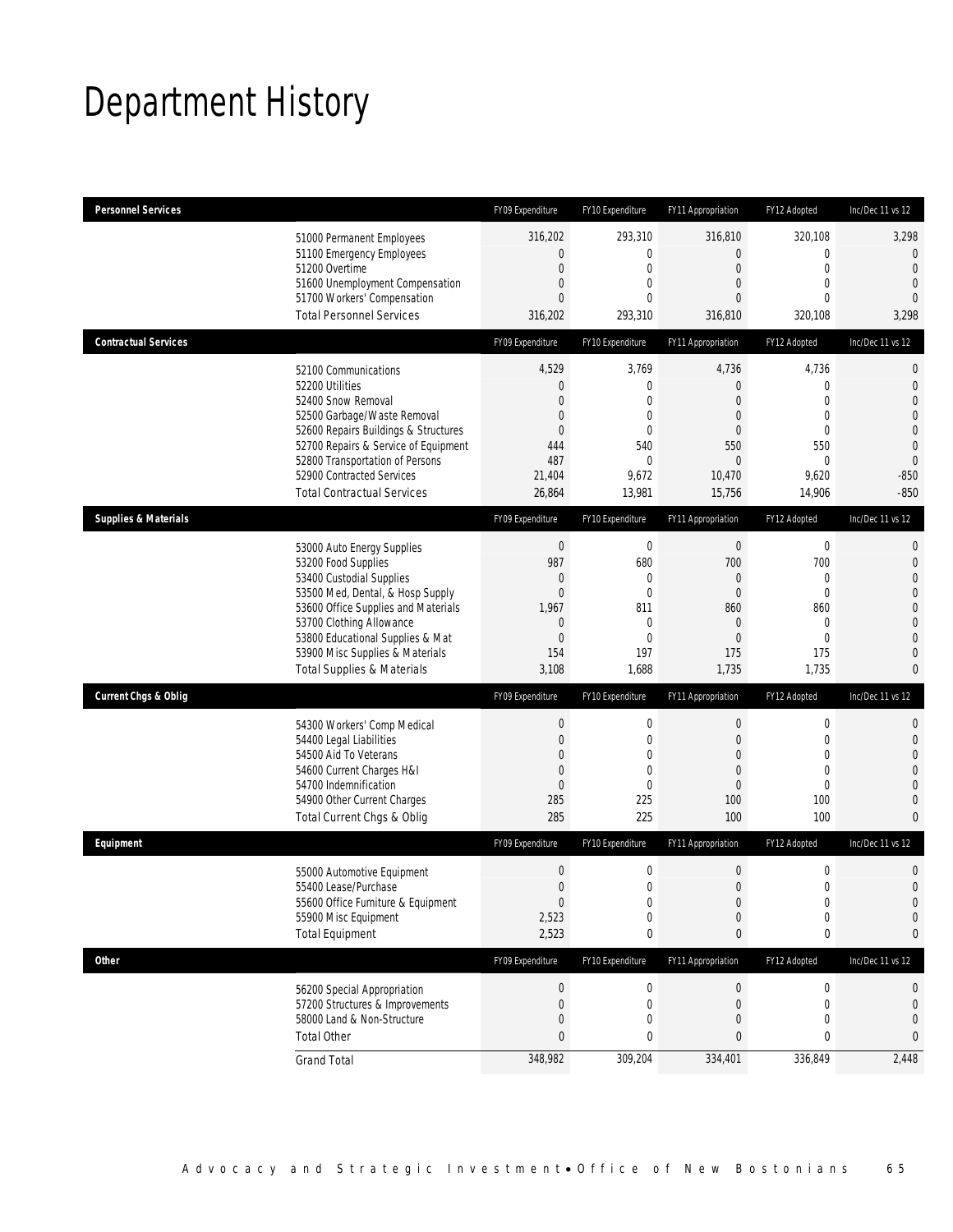# Department Personnel

| Title                                                      | Union<br>Code                 | Grade           | Position     | FY12 Salary      | Title                                                                             | Union<br>Code                                         | Grade          | Position             | FY12 Salary                |
|------------------------------------------------------------|-------------------------------|-----------------|--------------|------------------|-----------------------------------------------------------------------------------|-------------------------------------------------------|----------------|----------------------|----------------------------|
| <b>Director</b><br><b>Constituent Advocacy Coordinator</b> | <b>CDH</b><br>MY <sub>0</sub> | <b>NG</b><br>06 | 1.00<br>1.00 | 88,996<br>58,008 | Resource Development Manager<br>Community Outreach Coord<br><b>Exec Assistant</b> | MY <sub>0</sub><br>MY <sub>0</sub><br>MY <sub>0</sub> | 06<br>06<br>06 | 1.00<br>1.00<br>1.00 | 58,008<br>57,087<br>58,008 |
|                                                            |                               |                 |              |                  | <b>Total</b>                                                                      |                                                       |                | 5                    | 320,108                    |
|                                                            |                               |                 |              |                  | <b>Adjustments</b>                                                                |                                                       |                |                      |                            |
|                                                            |                               |                 |              |                  | <b>Differential Payments</b>                                                      |                                                       |                |                      | $\mathbf{0}$               |
|                                                            |                               |                 |              |                  | Other                                                                             |                                                       |                |                      | $\mathbf 0$                |
|                                                            |                               |                 |              |                  | Chargebacks                                                                       |                                                       |                |                      | $\mathbf 0$                |
|                                                            |                               |                 |              |                  | Salary Savings                                                                    |                                                       |                |                      | $\mathbf 0$                |
|                                                            |                               |                 |              |                  | <b>FY12 Total Request</b>                                                         |                                                       |                |                      | 320,108                    |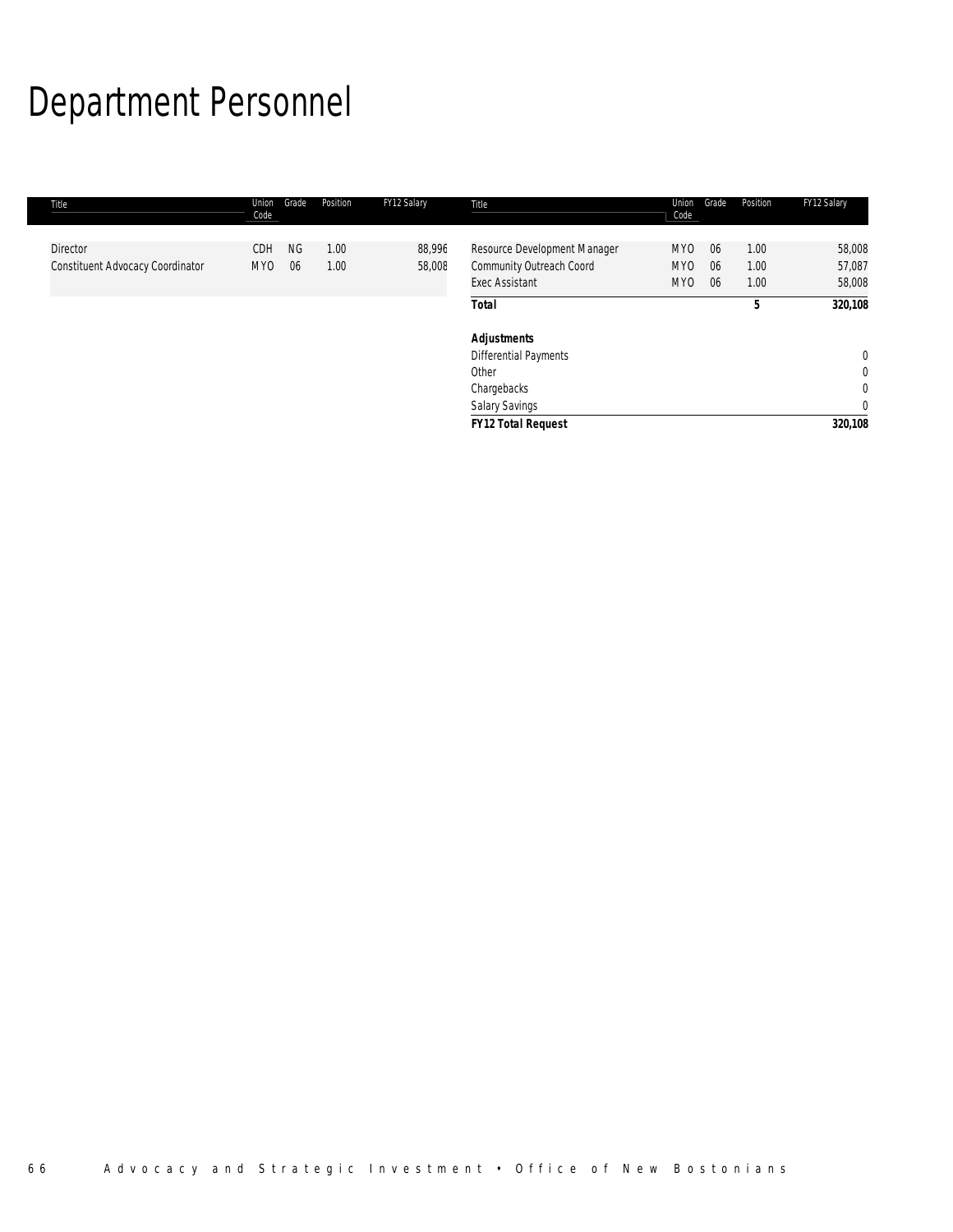## External Funds History

| <b>Personnel Services</b>       |                                                                         | FY09 Expenditure | FY10 Expenditure           | FY11 Appropriation        | FY12 Adopted                 | Inc/Dec 11 vs 12                 |
|---------------------------------|-------------------------------------------------------------------------|------------------|----------------------------|---------------------------|------------------------------|----------------------------------|
|                                 | 51000 Permanent Employees                                               | $\boldsymbol{0}$ | $\pmb{0}$                  | $\mathbf 0$               | $\boldsymbol{0}$             | $\mathbf 0$                      |
|                                 | 51100 Emergency Employees                                               | 0                | $\boldsymbol{0}$           | $\mathbf 0$               | $\mathbf 0$                  | $\mathbf 0$                      |
|                                 | 51200 Overtime                                                          | 0                | 0                          | 0                         | $\mathbf{0}$                 | $\overline{0}$                   |
|                                 | 51300 Part Time Employees                                               | 0                | 0                          | 0                         | $\mathbf 0$                  | $\overline{0}$                   |
|                                 | 51400 Health Insurance<br>51500 Pension & Annunity                      | 0<br>0           | $\mathbf 0$<br>$\mathbf 0$ | 0<br>0                    | $\mathbf{0}$<br>$\mathbf{0}$ | $\mathbf 0$<br>$\mathbf{0}$      |
|                                 | 51600 Unemployment Compensation                                         | 0                | $\mathbf 0$                | $\overline{0}$            | $\overline{0}$               | $\mathbf 0$                      |
|                                 | 51700 Workers' Compensation                                             | 0                | $\Omega$                   | 0                         | $\mathbf{0}$                 | $\overline{0}$                   |
|                                 | 51800 Indirect Costs                                                    | 0                | $\mathbf 0$                | 0                         | $\mathbf 0$                  | $\overline{0}$                   |
|                                 | 51900 Medicare                                                          | 0                | $\mathbf 0$                | 0                         | $\mathbf 0$                  | $\mathbf 0$                      |
|                                 | <b>Total Personnel Services</b>                                         | 0                | 0                          | 0                         | $\mathbf{0}$                 | $\theta$                         |
| <b>Contractual Services</b>     |                                                                         | FY09 Expenditure | FY10 Expenditure           | FY11 Appropriation        | FY12 Adopted                 | Inc/Dec 11 vs 12                 |
|                                 | 52100 Communications                                                    | 0                | $\pmb{0}$                  | 0                         | $\boldsymbol{0}$             | 0                                |
|                                 | 52200 Utilities                                                         | 0                | $\mathbf 0$                | 0                         | $\mathbf{0}$                 | $\mathbf{0}$                     |
|                                 | 52400 Snow Removal<br>52500 Garbage/Waste Removal                       | 0<br>0           | $\mathbf 0$<br>$\mathbf 0$ | 0<br>0                    | $\mathbf{0}$<br>$\mathbf{0}$ | $\mathbf 0$<br>$\mathbf{0}$      |
|                                 | 52600 Repairs Buildings & Structures                                    | 0                | $\mathbf 0$                | $\overline{0}$            | $\mathbf{0}$                 | $\mathbf{0}$                     |
|                                 | 52700 Repairs & Service of Equipment                                    | 0                | 0                          | 0                         | $\mathbf{0}$                 | $\overline{0}$                   |
|                                 | 52800 Transportation of Persons                                         | 0                | $\mathbf 0$                | $\mathbf 0$               | 250                          | 250                              |
|                                 | 52900 Contracted Services                                               | 0                | $\mathbf 0$                | 0                         | 148,000                      | 148,000                          |
|                                 | <b>Total Contractual Services</b>                                       | 0                | 0                          | 0                         | 148,250                      | 148,250                          |
| <b>Supplies &amp; Materials</b> |                                                                         | FY09 Expenditure | FY10 Expenditure           | FY11 Appropriation        | FY12 Adopted                 | Inc/Dec 11 vs 12                 |
|                                 | 53000 Auto Energy Supplies                                              | $\mathbf 0$      | 0                          | $\mathbf 0$               | 0                            | 0                                |
|                                 | 53200 Food Supplies                                                     | 532              | 1,125                      | 1,850                     | 2,800                        | 950                              |
|                                 | 53400 Custodial Supplies                                                | 0                | 0                          | 0                         | $\mathbf 0$                  | $\mathbf{0}$                     |
|                                 | 53500 Med, Dental, & Hosp Supply<br>53600 Office Supplies and Materials | 0<br>0           | 0<br>0                     | 0<br>0                    | $\mathbf 0$<br>$\mathbf{0}$  | $\mathbf{0}$<br>$\mathbf{0}$     |
|                                 | 53700 Clothing Allowance                                                | 0                | 0                          | 0                         | $\mathbf{0}$                 | $\overline{0}$                   |
|                                 | 53900 Misc Supplies & Materials                                         | 0                | $\mathbf 0$                | 0                         | $\mathbf{0}$                 | $\overline{0}$                   |
|                                 | <b>Total Supplies &amp; Materials</b>                                   | 532              | 1,125                      | 1,850                     | 2,800                        | 950                              |
| <b>Current Chgs &amp; Oblig</b> |                                                                         | FY09 Expenditure | FY10 Expenditure           | FY11 Appropriation        | FY12 Adopted                 | Inc/Dec 11 vs 12                 |
|                                 | 54300 Workers' Comp Medical                                             | $\boldsymbol{0}$ | $\boldsymbol{0}$           | $\mathbf 0$               | $\mathbf 0$                  | $\mathbf{0}$                     |
|                                 | 54400 Legal Liabilities                                                 | 0                | 0                          | 0                         | $\mathbf 0$                  | $\overline{0}$                   |
|                                 | 54600 Current Charges H&I                                               | 0                | $\mathbf 0$                | 0                         | $\mathbf 0$                  | $\overline{0}$                   |
|                                 | 54700 Indemnification<br>54900 Other Current Charges                    | 0<br>0           | $\overline{0}$<br>0        | $\overline{0}$<br>0       | $\mathbf{0}$<br>$\mathbf 0$  | $\overline{0}$<br>$\overline{0}$ |
|                                 | Total Current Chgs & Oblig                                              | 0                | 0                          | 0                         | $\boldsymbol{0}$             | $\mathbf{0}$                     |
|                                 |                                                                         |                  |                            | <b>FY11 Appropriation</b> |                              |                                  |
| Equipment                       |                                                                         | FY09 Expenditure | FY10 Expenditure           |                           | FY12 Adopted                 | Inc/Dec 11 vs 12                 |
|                                 | 55000 Automotive Equipment                                              | 0                | 0                          | 0                         | $\mathbf 0$                  | $\mathbf 0$                      |
|                                 | 55400 Lease/Purchase<br>55600 Office Furniture & Equipment              | $\overline{0}$   | $\boldsymbol{0}$           | $\mathbf 0$               | $\mathbf 0$                  | $\mathbf 0$                      |
|                                 | 55900 Misc Equipment                                                    | 0<br>0           | 0<br>0                     | 0<br>0                    | $\mathbf 0$<br>$\mathbf 0$   | $\mathbf 0$<br>$\mathbf 0$       |
|                                 | <b>Total Equipment</b>                                                  | 0                | 0                          | 0                         | $\bf{0}$                     | $\mathbf{0}$                     |
| <b>Other</b>                    |                                                                         | FY09 Expenditure | FY10 Expenditure           | FY11 Appropriation        | FY12 Adopted                 | Inc/Dec 11 vs 12                 |
|                                 |                                                                         | $\boldsymbol{0}$ | $\boldsymbol{0}$           | $\boldsymbol{0}$          | $\boldsymbol{0}$             | $\mathbf 0$                      |
|                                 | 56200 Special Appropriation<br>57200 Structures & Improvements          | 0                | $\boldsymbol{0}$           | $\mathbf 0$               | $\mathbf 0$                  | $\mathbf 0$                      |
|                                 | 58000 Land & Non-Structure                                              | 0                | 0                          | 0                         | $\mathbf 0$                  | $\mathbf 0$                      |
|                                 | <b>Total Other</b>                                                      | 0                | $\bf{0}$                   | 0                         | $\pmb{0}$                    | $\bf{0}$                         |
|                                 | <b>Grand Total</b>                                                      | 532              | 1,125                      | 1,850                     | 151,050                      | 149,200                          |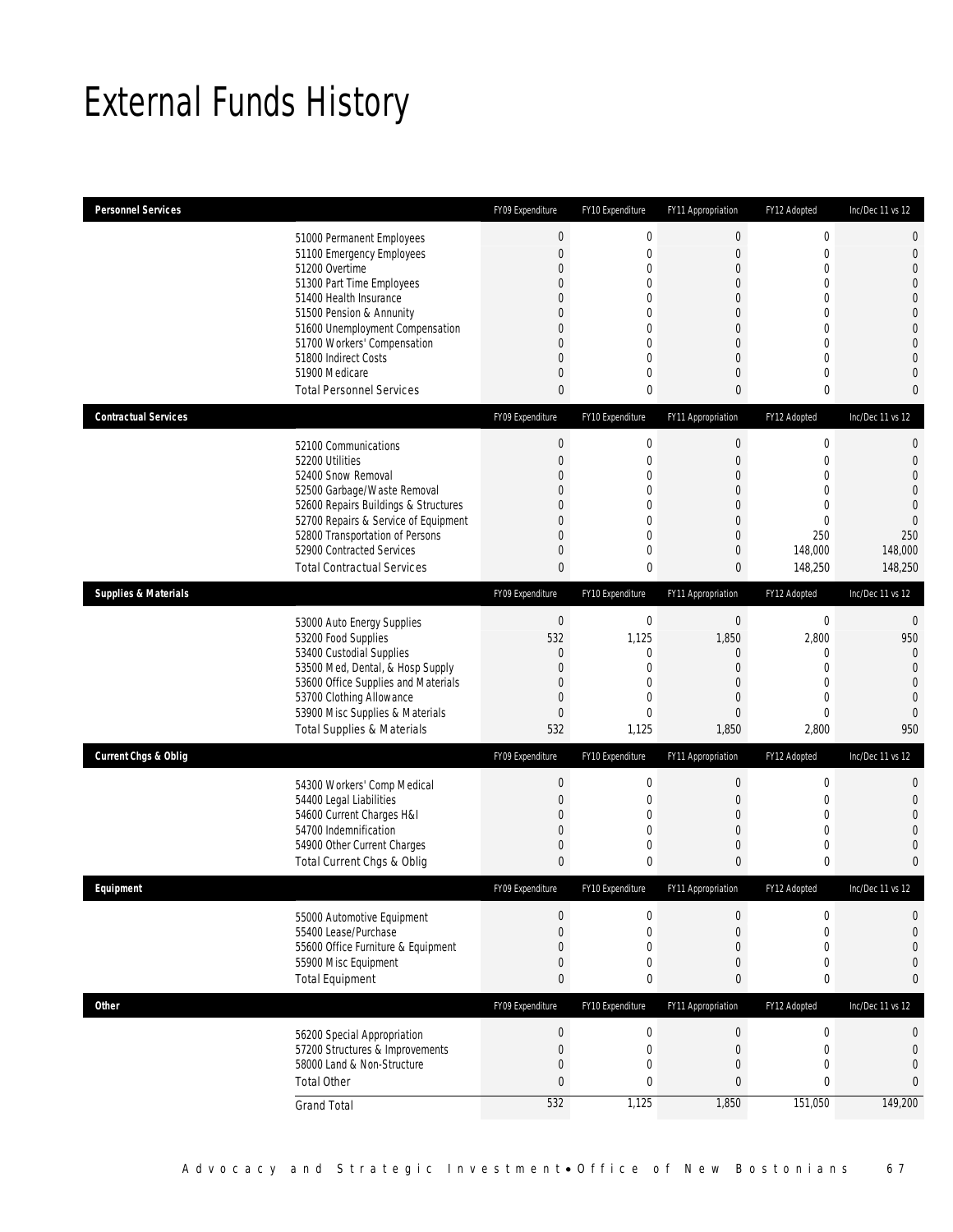### Program 1. New Bostonians

### *Cheng Imm Tan, Manager Organization: 113100*

### *Program Description*

The Office of New Bostonians aims at building partnerships with immigrant communities, assisting immigrants to participate in city government, providing cultural competence support for city departments so that they can better serve diverse linguistic and cultural constituents, increasing access to city services for immigrants, and developing leadership among Boston immigrant communities.

### *Program Strategies*

- To ensure the effective flow of information to and from New Bostonian communities.
- To improve access to city services and community resources.
- To increase access to ESOL classes, improve the ESOL delivery system and increase long-term sustainability.
- To provide access to immigration information, legal representation and dialogue with authorities.

| <b>Performance Measures</b>        |                                                                                             | Actual '09        | Actual '10        | Projected '11     | Target '12        |
|------------------------------------|---------------------------------------------------------------------------------------------|-------------------|-------------------|-------------------|-------------------|
|                                    | # of free immigration clinics offered                                                       | 24                | 24                | 23                | 22                |
|                                    | # of requests from City departments for<br>interpretation and outreach assistance           | 152               | 107               | 72                | 100               |
|                                    | Attendance at cultural awareness events by City<br>employees                                | 415               | 350               | 310               |                   |
|                                    | Community organizations assisted by the English<br>for New Bostonians (ENB) Project         | 24                | 24                | 23                | 23                |
|                                    | Information and referrals made to city and<br>community resources                           | 1,467             | 1,496             | 1.064             | 1,000             |
|                                    | Students served in ESOL programs created by the<br>English for New Bostonians (ENB) project | 1,049             | 1,000             | 1,340             | 1,000             |
| <b>Selected Service Indicators</b> |                                                                                             | Actual '09        | Actual '10        | Approp '11        | <b>Budget '12</b> |
|                                    | <b>Personnel Services</b><br>Non Personnel                                                  | 316,202<br>32,780 | 293,310<br>15,894 | 316.810<br>17.591 | 320.108<br>16,741 |
|                                    | Total                                                                                       | 348,982           | 309,204           | 334,401           | 336,849           |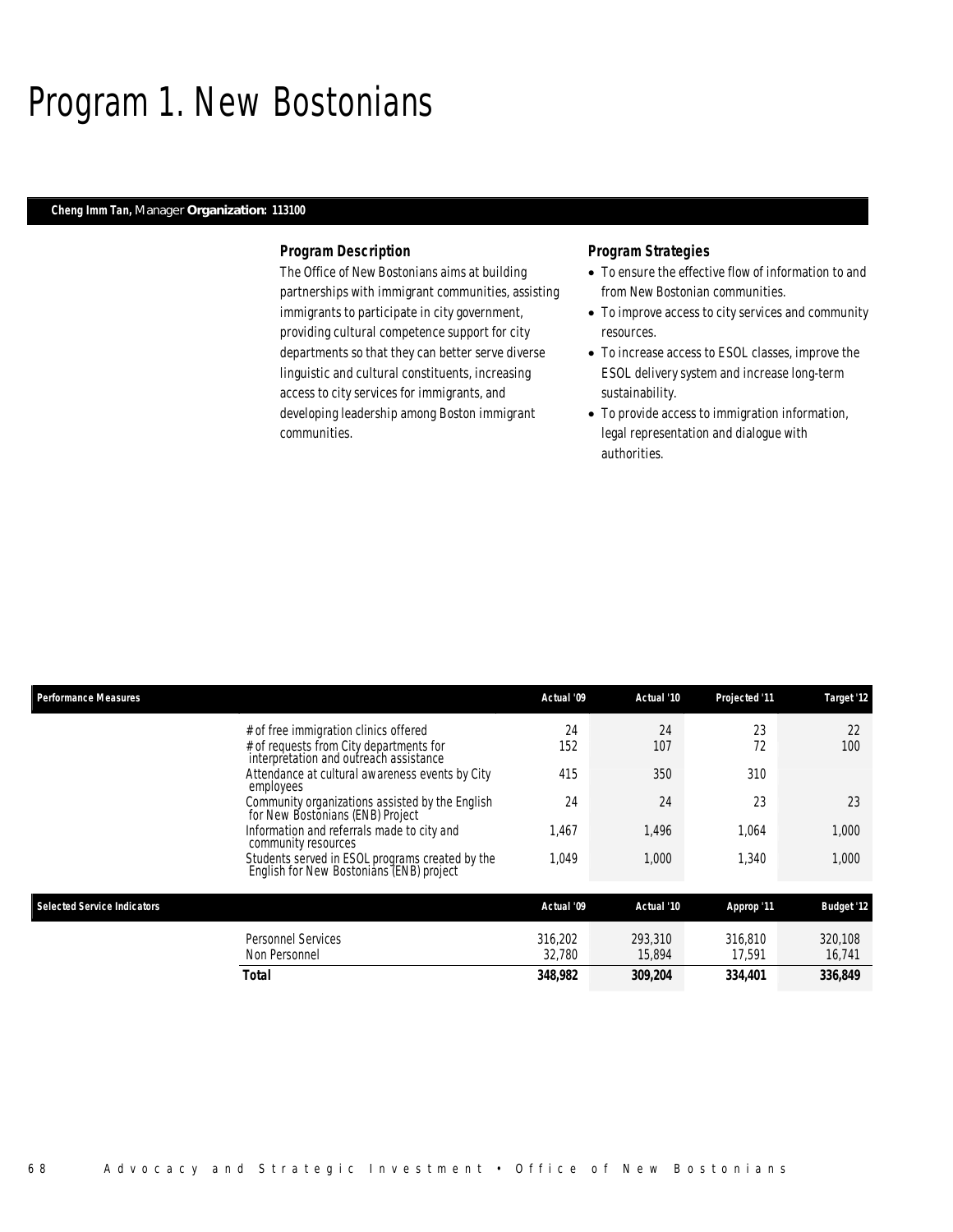### External Funds Projects

*New Bostonian Contributions* 

### *Project Mission*

The New Bostonians Contribution Fund is funded by small, private donations from the public for the purpose of supporting programs at the Mayor's Office of New Bostonians. It is used to supplement and enhance existing programs that continue to link new city residents with services and opportunities. In FY12, outside funding will be consolidated to this fund.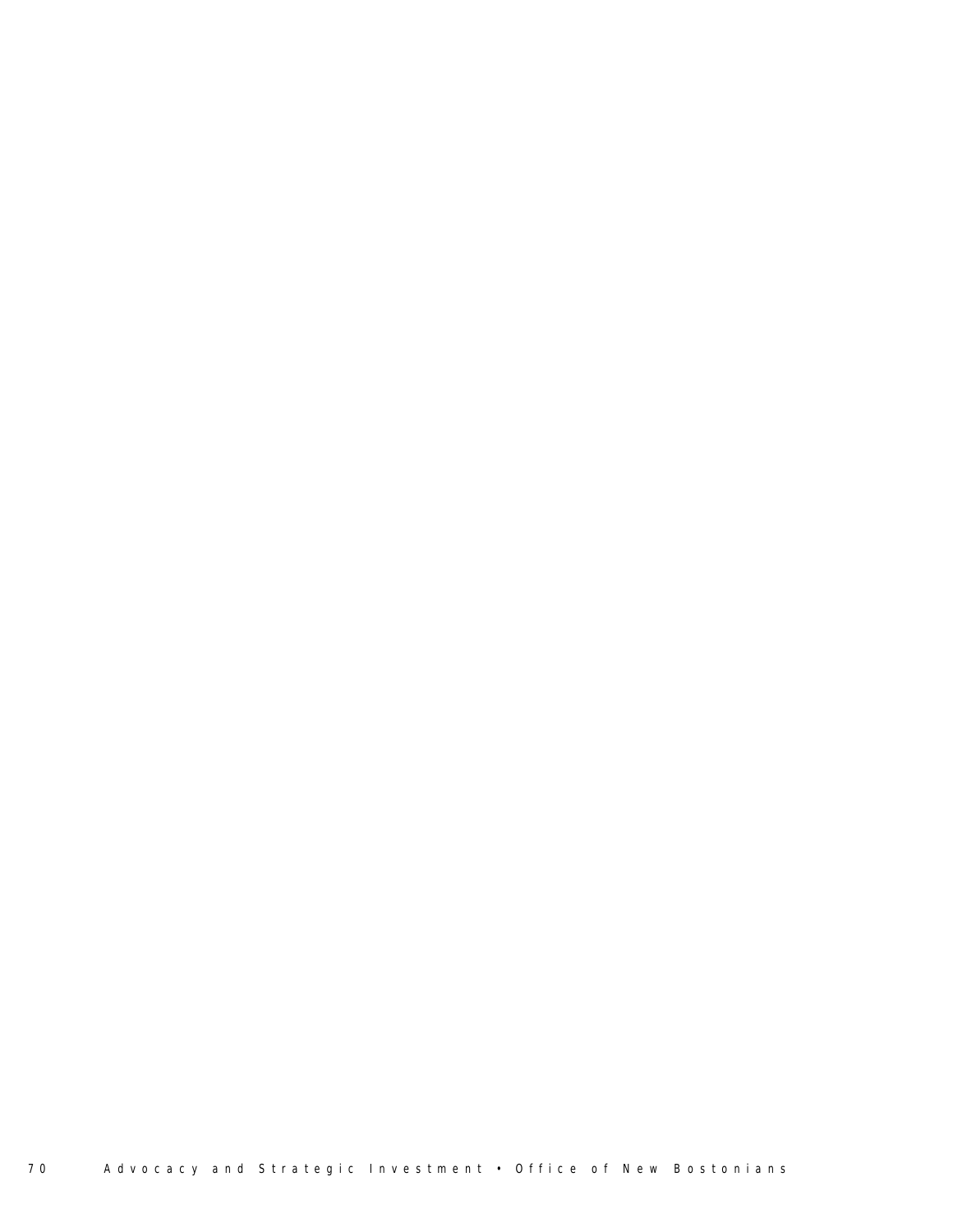## Small & Local Business Operating Budget

### *Brooke Woodson, Director Appropriation: 156*

### *Department Mission*

The mission of the Small and Local Business Enterprise Office is to create economic opportunity by certifying the availability of and advocating for minority and women-owned business enterprises (MWBEs) to City departments, and advocating on behalf of small and Boston-based business enterprises (SLBEs) to help them compete successfully for City contracts as well as in the Boston area's economy as a whole.

### *FY12 Performance Strategies*

- To ensure timely certification of SLBE and MWBE applications.
- To increase the proportion of small, local, minority, and women owned businesses that receive City contracts.

| <b>Operating Budget</b>     | <b>Program Name</b>                 | Total Actual '09  | Total Actual '10  | Total Approp '11  | <b>Total Budget '12</b> |
|-----------------------------|-------------------------------------|-------------------|-------------------|-------------------|-------------------------|
|                             | Small & Local Business              | 594.859           | 594,365           | 620.715           | 620,715                 |
|                             | Total                               | 594.859           | 594,365           | 620.715           | 620,715                 |
| Selected Service Indicators |                                     | Actual '09        | Actual '10        | Approp '11        | <b>Budget '12</b>       |
|                             | Personnel Services<br>Non Personnel | 578.690<br>16.169 | 580,334<br>14,031 | 610,315<br>10.400 | 611.715<br>9,000        |
|                             | Total                               | 594,859           | 594,365           | 620,715           | 620,715                 |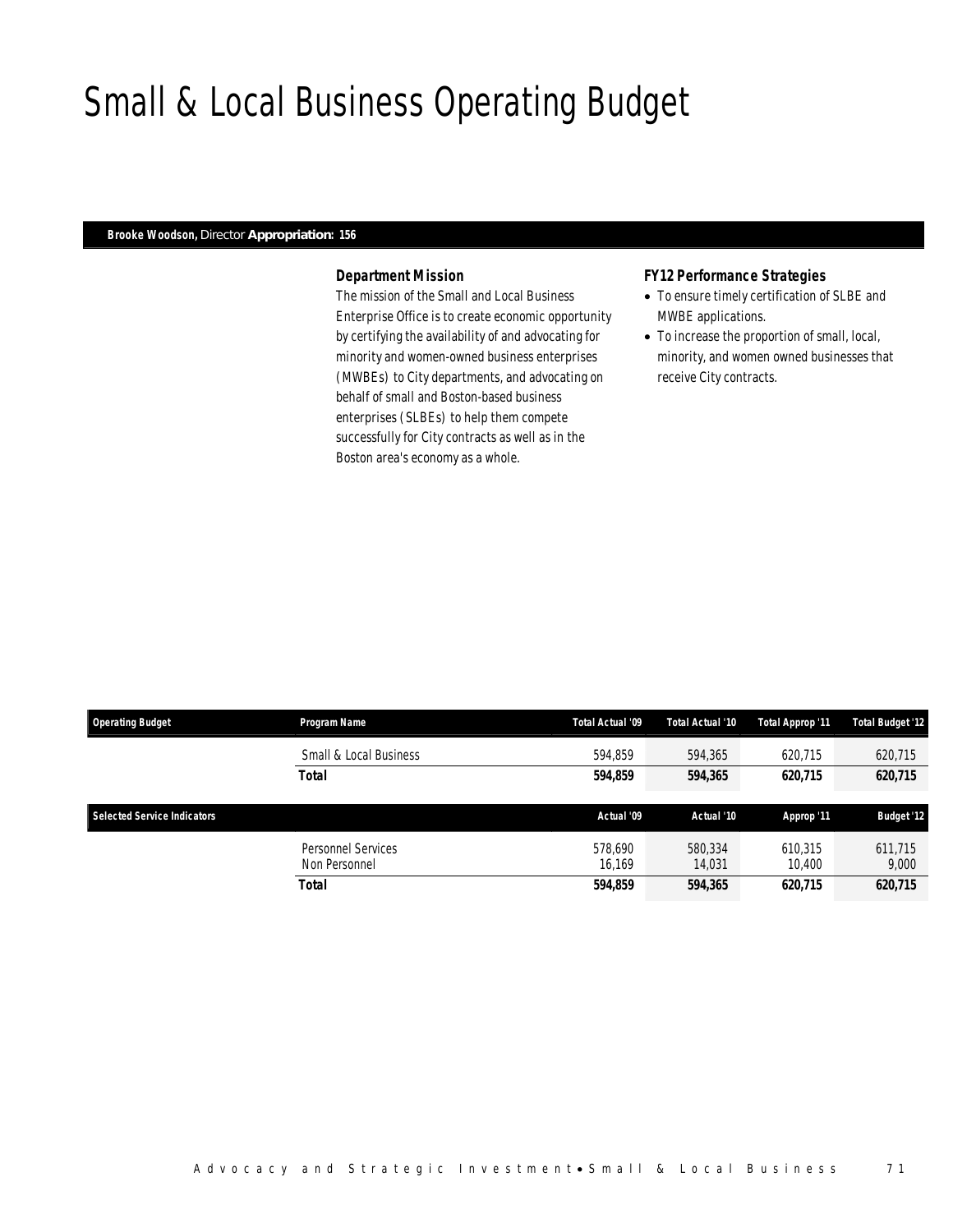# Small & Local Business Operating Budget



### *Authorizing Statutes*

- 2003 Executive Order on Small and Local Business Enterprise Department.
- CBC Ord. §§ 4-4.1-4-4.10.

### *Description of Services*

The Small and Local Business Enterprise Office assists City departments to contract with minority and women-owned businesses and small and Boston-based businesses. The Office provides outreach to minority, women, small and local businesses and assistance to City departments. It also monitors the performance of City departments and produces quarterly and annual performance reports. The Office promotes MWBE and SLBE participation on all City of Boston construction projects.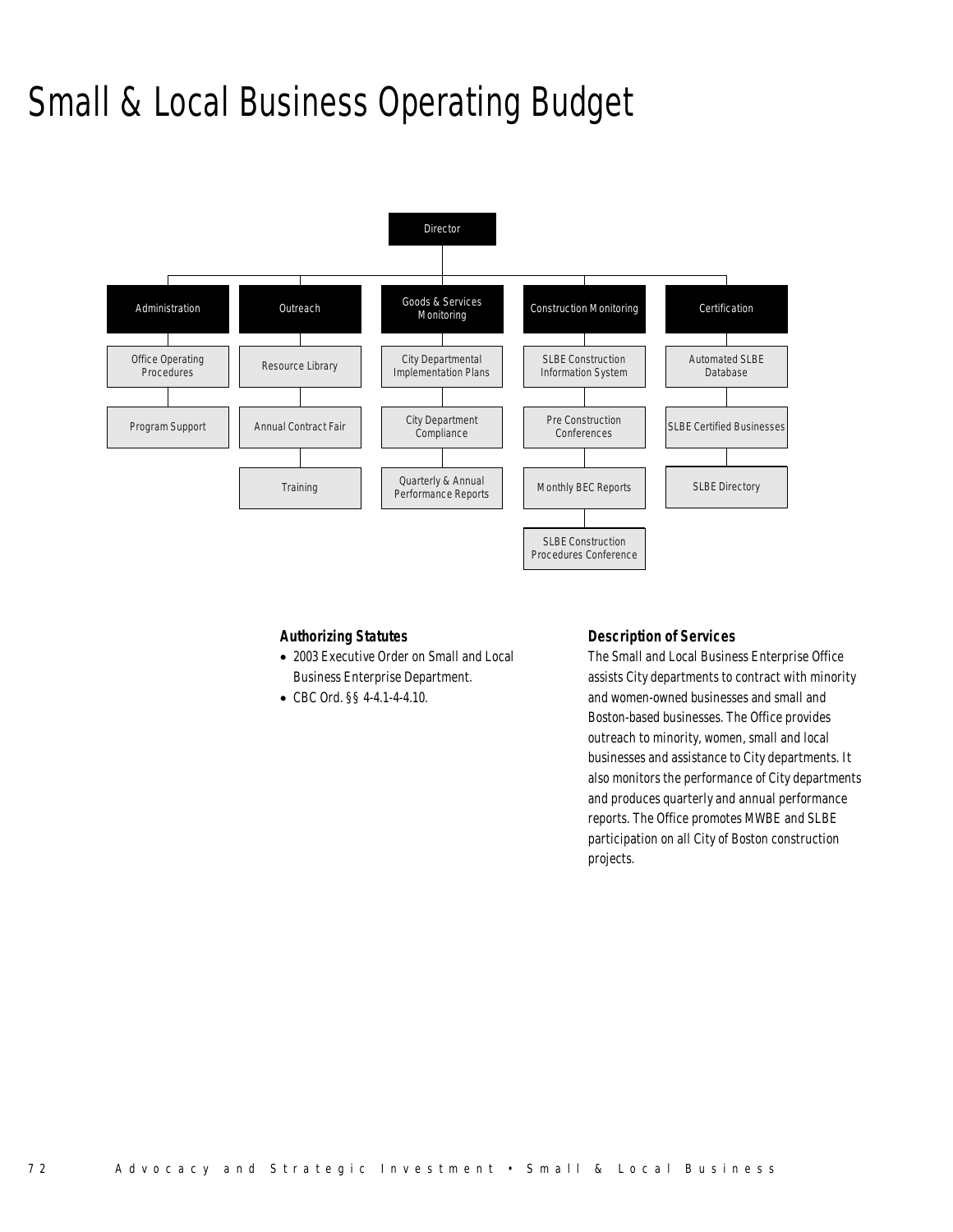## Department History

| <b>Personnel Services</b>       |                                       | FY09 Expenditure | FY10 Expenditure | FY11 Appropriation | FY12 Adopted     | Inc/Dec 11 vs 12 |
|---------------------------------|---------------------------------------|------------------|------------------|--------------------|------------------|------------------|
|                                 | 51000 Permanent Employees             | 553,212          | 555,029          | 610,315            | 611,715          | 1,400            |
|                                 | 51100 Emergency Employees             | 0                | $\mathbf 0$      | $\mathbf 0$        | $\mathbf 0$      | $\mathbf 0$      |
|                                 | 51200 Overtime                        | $\mathbf 0$      | $\mathbf 0$      | $\boldsymbol{0}$   | $\mathbf{0}$     | $\overline{0}$   |
|                                 | 51600 Unemployment Compensation       | $\overline{0}$   | $\theta$         | $\mathbf{0}$       | $\mathbf{0}$     | $\overline{0}$   |
|                                 | 51700 Workers' Compensation           | 25,478           | 25,305           | $\overline{0}$     | $\mathbf{0}$     | $\overline{0}$   |
|                                 | <b>Total Personnel Services</b>       | 578,690          | 580,334          | 610,315            | 611,715          | 1,400            |
| <b>Contractual Services</b>     |                                       | FY09 Expenditure | FY10 Expenditure | FY11 Appropriation | FY12 Adopted     | Inc/Dec 11 vs 12 |
|                                 | 52100 Communications                  | 4,559            | 4,078            | 5,400              | 4,200            | $-1,200$         |
|                                 | 52200 Utilities                       | 0                | $\mathbf 0$      | $\mathbf 0$        | $\mathbf 0$      | $\mathbf 0$      |
|                                 | 52400 Snow Removal                    | $\overline{0}$   | $\mathbf{0}$     | $\overline{0}$     | $\mathbf{0}$     | $\overline{0}$   |
|                                 | 52500 Garbage/Waste Removal           | $\mathbf{0}$     | $\mathbf{0}$     | $\mathbf{0}$       | $\mathbf 0$      | $\overline{0}$   |
|                                 | 52600 Repairs Buildings & Structures  | $\mathbf{0}$     | $\mathbf 0$      | $\mathbf 0$        | $\mathbf{0}$     | $\mathbf 0$      |
|                                 | 52700 Repairs & Service of Equipment  | 295              | 720              | 1,250              | 1,150            | $-100$           |
|                                 | 52800 Transportation of Persons       | 0                | $\mathbf 0$      | 0                  | $\mathbf{0}$     | $\mathbf 0$      |
|                                 | 52900 Contracted Services             | 987              | 856              | 1,500              | 1,500            | $\overline{0}$   |
|                                 | <b>Total Contractual Services</b>     | 5,841            | 5,654            | 8,150              | 6,850            | $-1,300$         |
| <b>Supplies &amp; Materials</b> |                                       | FY09 Expenditure | FY10 Expenditure | FY11 Appropriation | FY12 Adopted     | Inc/Dec 11 vs 12 |
|                                 | 53000 Auto Energy Supplies            | $\boldsymbol{0}$ | $\boldsymbol{0}$ | $\boldsymbol{0}$   | $\mathbf 0$      | $\mathbf{0}$     |
|                                 | 53200 Food Supplies                   | $\overline{0}$   | $\mathbf 0$      | $\boldsymbol{0}$   | $\mathbf{0}$     | $\mathbf{0}$     |
|                                 | 53400 Custodial Supplies              | $\mathbf{0}$     | $\mathbf 0$      | $\mathbf{0}$       | $\mathbf{0}$     | $\overline{0}$   |
|                                 | 53500 Med, Dental, & Hosp Supply      | $\overline{0}$   | $\mathbf{0}$     | $\boldsymbol{0}$   | $\mathbf{0}$     | $\mathbf{0}$     |
|                                 | 53600 Office Supplies and Materials   | 1,258            | 829              | 1,500              | 1,500            | $\mathbf 0$      |
|                                 | 53700 Clothing Allowance              | 0                | $\mathbf 0$      | 0                  | $\mathbf 0$      | $\overline{0}$   |
|                                 | 53800 Educational Supplies & Mat      | 0                | $\mathbf{0}$     | $\mathbf{0}$       | $\mathbf{0}$     | $\overline{0}$   |
|                                 | 53900 Misc Supplies & Materials       | $\overline{0}$   | $\mathbf{0}$     | $\overline{0}$     | $\mathbf{0}$     | $\overline{0}$   |
|                                 | <b>Total Supplies &amp; Materials</b> | 1,258            | 829              | 1,500              | 1,500            | $\mathbf{0}$     |
| <b>Current Chgs &amp; Oblig</b> |                                       | FY09 Expenditure | FY10 Expenditure | FY11 Appropriation | FY12 Adopted     | Inc/Dec 11 vs 12 |
|                                 | 54300 Workers' Comp Medical           | 8,375            | 6,274            | $\boldsymbol{0}$   | $\mathbf 0$      | $\mathbf 0$      |
|                                 | 54400 Legal Liabilities               | 0                | $\mathbf 0$      | $\boldsymbol{0}$   | $\mathbf{0}$     | $\mathbf 0$      |
|                                 | 54500 Aid To Veterans                 | $\mathbf{0}$     | $\mathbf{0}$     | $\mathbf{0}$       | $\mathbf{0}$     | $\overline{0}$   |
|                                 | 54600 Current Charges H&I             | 0                | $\mathbf 0$      | $\mathbf{0}$       | $\mathbf 0$      | $\mathbf{0}$     |
|                                 | 54700 Indemnification                 | $\mathbf{0}$     | $\mathbf{0}$     | $\mathbf{0}$       | $\mathbf{0}$     | $\mathbf 0$      |
|                                 | 54900 Other Current Charges           | 695              | 582              | 750                | 650              | $-100$           |
|                                 | Total Current Chgs & Oblig            | 9,070            | 6,856            | 750                | 650              | $-100$           |
| Equipment                       |                                       | FY09 Expenditure | FY10 Expenditure | FY11 Appropriation | FY12 Adopted     | Inc/Dec 11 vs 12 |
|                                 | 55000 Automotive Equipment            | $\mathbf 0$      | $\mathbf 0$      | $\mathbf 0$        | $\mathbf 0$      | $\mathbf 0$      |
|                                 | 55400 Lease/Purchase                  | $\Omega$         | $\Omega$         | 0                  | $\Omega$         | $\Omega$         |
|                                 | 55600 Office Furniture & Equipment    | $\boldsymbol{0}$ | $\boldsymbol{0}$ | $\boldsymbol{0}$   | $\boldsymbol{0}$ | $\mathbf 0$      |
|                                 | 55900 Misc Equipment                  | $\mathbf 0$      | 692              | 0                  | $\mathbf 0$      | $\mathbf 0$      |
|                                 | <b>Total Equipment</b>                | $\mathbf{0}$     | 692              | 0                  | $\boldsymbol{0}$ | 0                |
| Other                           |                                       | FY09 Expenditure | FY10 Expenditure | FY11 Appropriation | FY12 Adopted     | Inc/Dec 11 vs 12 |
|                                 | 56200 Special Appropriation           | $\boldsymbol{0}$ | 0                | $\pmb{0}$          | $\boldsymbol{0}$ | 0                |
|                                 | 57200 Structures & Improvements       | 0                | $\mathbf 0$      | 0                  | $\mathbf 0$      | $\mathbf 0$      |
|                                 | 58000 Land & Non-Structure            | 0                | $\mathbf 0$      | 0                  | $\mathbf 0$      | $\mathbf 0$      |
|                                 | <b>Total Other</b>                    | 0                | 0                | $\boldsymbol{0}$   | 0                | 0                |
|                                 | <b>Grand Total</b>                    | 594,859          | 594,365          | 620,715            | 620,715          | $\mathbf 0$      |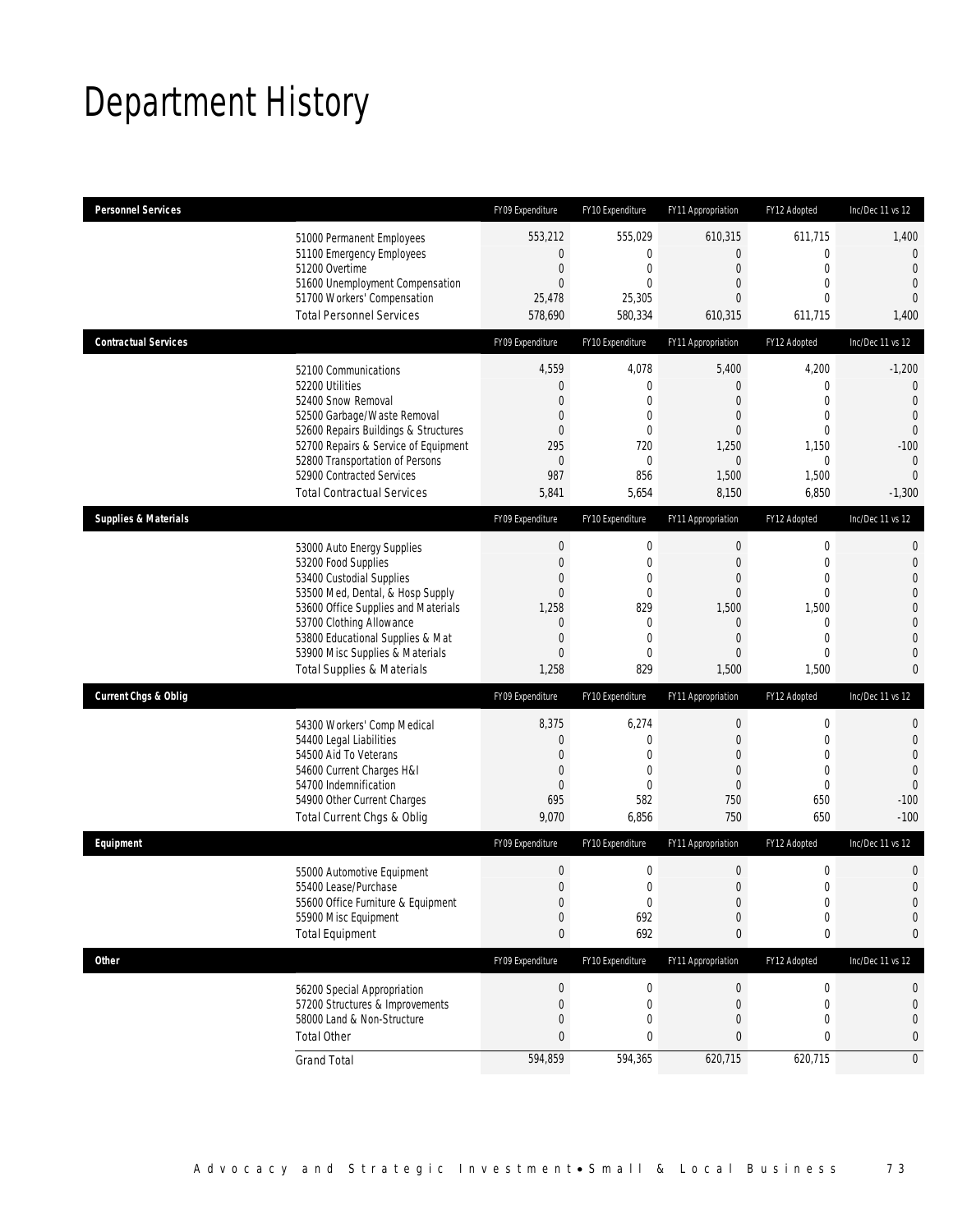# Department Personnel

| Title              | Union<br>Code   | Grade     | Position | FY12 Salary | Title                     | Union<br>Code   | Grade | Position | FY12 Salary  |
|--------------------|-----------------|-----------|----------|-------------|---------------------------|-----------------|-------|----------|--------------|
|                    | SU <sub>4</sub> | 16        | 1.00     | 61,823      | Prin Admin Assistant      | SE <sub>1</sub> | 08    | 1.00     | 87,083       |
| Office Manager     |                 |           |          |             |                           |                 |       |          |              |
| Admin Asst (M/Wbe) | SU <sub>4</sub> | 16        | 2.00     | 123,646     | Prin Admin Asst           | <b>EXM</b>      | 08    | 1.00     | 87,082       |
| Exec Asst(MWBE)    | <b>EXM</b>      | <b>NG</b> | 1.00     | 104,884     | Sr Adm Anl                | SE <sub>1</sub> | 06    | 1.00     | 72,511       |
|                    |                 |           |          |             | Prin Research Analyst     | SE <sub>1</sub> | 06    | 1.00     | 72,511       |
|                    |                 |           |          |             | <b>Total</b>              |                 |       | 8        | 609,542      |
|                    |                 |           |          |             | <b>Adjustments</b>        |                 |       |          |              |
|                    |                 |           |          |             | Differential Payments     |                 |       |          | $\mathbf{0}$ |
|                    |                 |           |          |             | Other                     |                 |       |          | 2,173        |
|                    |                 |           |          |             | Chargebacks               |                 |       |          | $\mathbf 0$  |
|                    |                 |           |          |             | Salary Savings            |                 |       |          | $\mathbf 0$  |
|                    |                 |           |          |             | <b>FY12 Total Request</b> |                 |       |          | 611,715      |